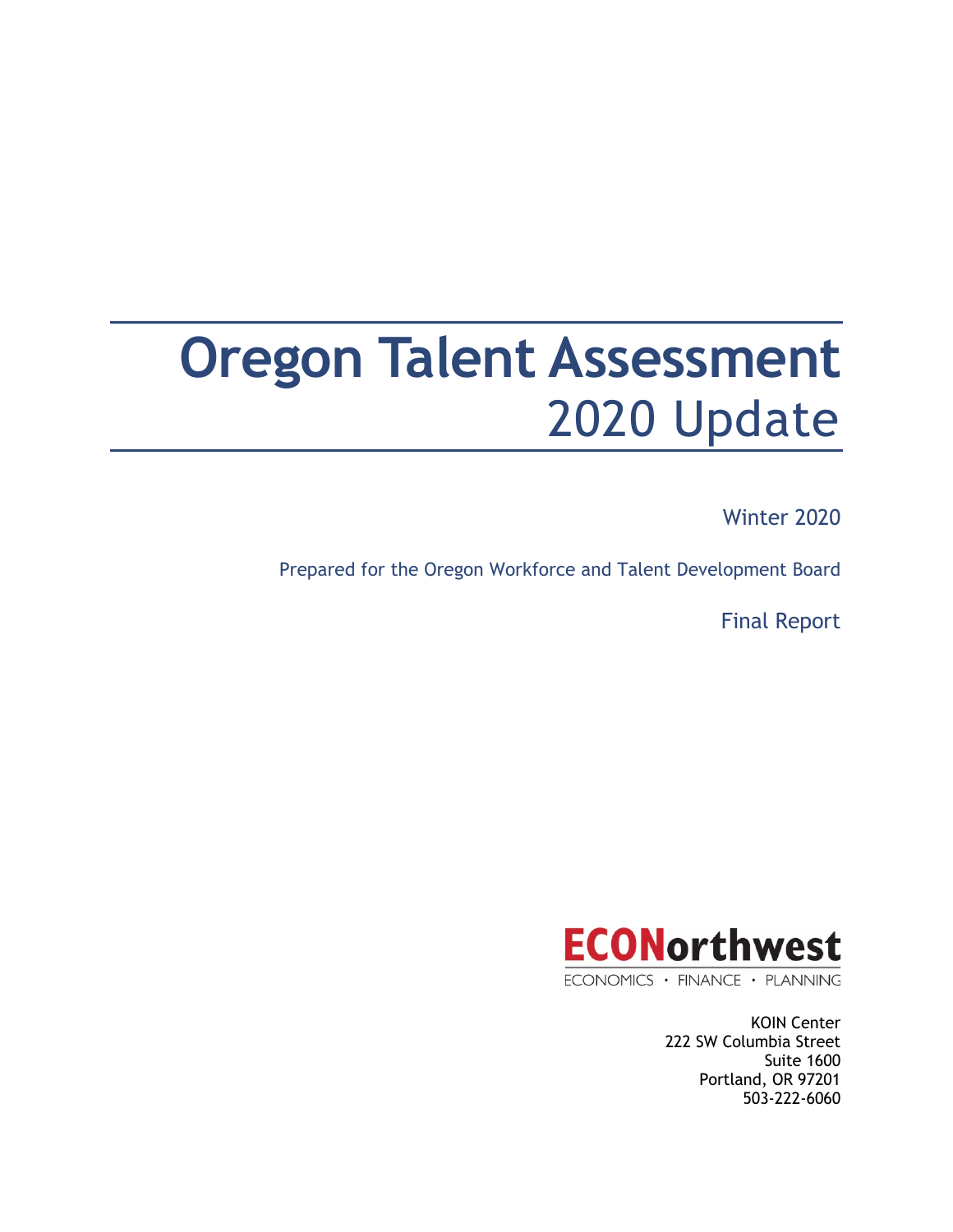#### Acknowledgments

ECONorthwest would like to thank the Oregon Business Council (OBC) for sharing results from the *OBC Business Climate Survey* and Workforce and Talent Development Board staff for their valuable comments and feedback. ECONorthwest is solely responsible for any errors or omissions in this report.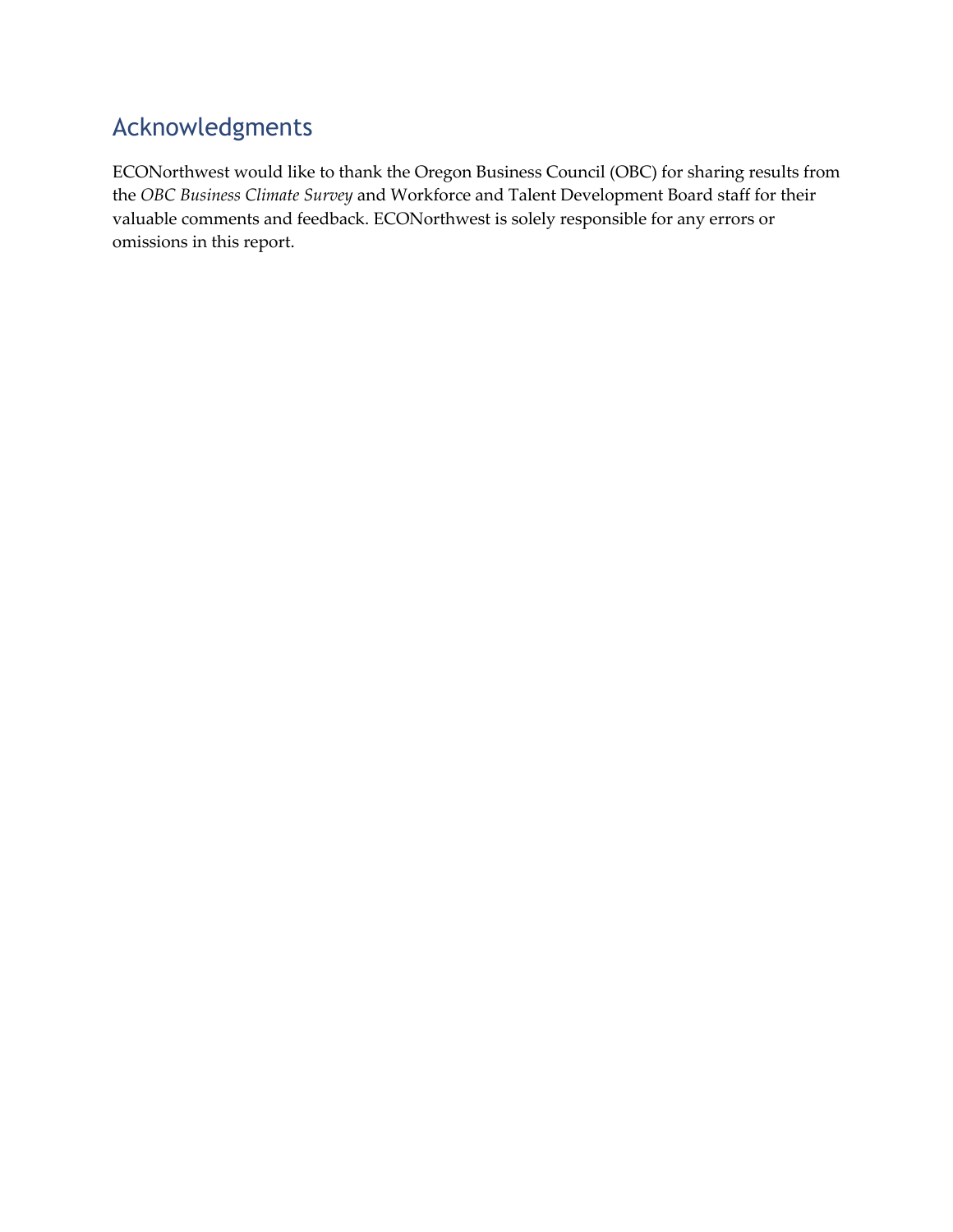# **Table of Contents**

| 2. | EMPLOYERS' PERSPECTIVES DURING AN UNPRECEDENTED ECONOMIC EXPANSION 3 |  |
|----|----------------------------------------------------------------------|--|
|    |                                                                      |  |
|    |                                                                      |  |
| 3. |                                                                      |  |
|    |                                                                      |  |
|    |                                                                      |  |
| 4. |                                                                      |  |
|    |                                                                      |  |
|    |                                                                      |  |
| 5. |                                                                      |  |
| 6. |                                                                      |  |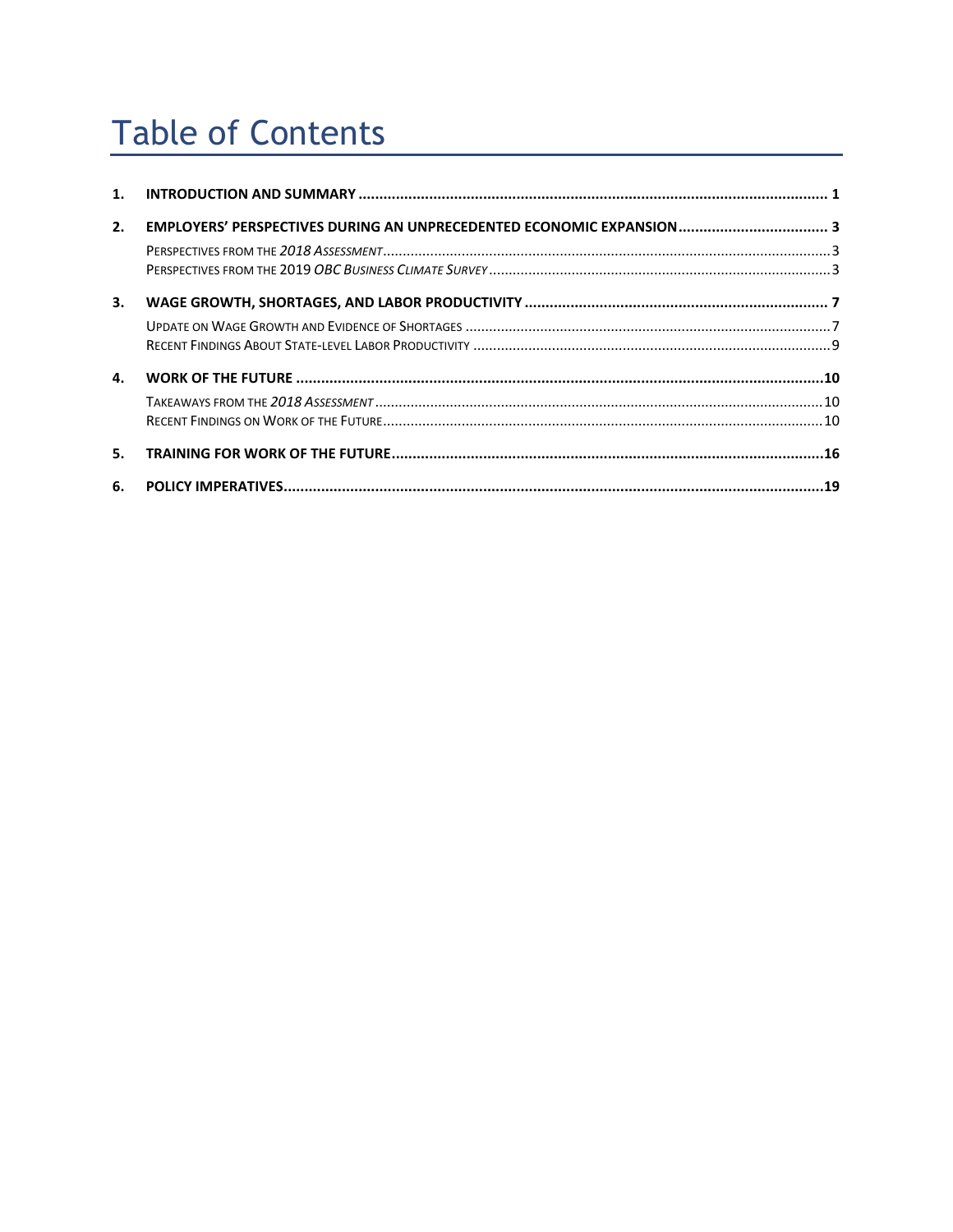# 1. Introduction and Summary

Oregon's Workforce and Talent Development Board (WTDB) leads the state's thinking about the future of work and the skills required to complete it. In September 2018, the WTDB published the *Oregon Talent Assessment,* which offered business and industry's determination of in-demand occupations, in-demand skills, talent gaps, and trends. The report introduced a common taxonomy of skill problems (i.e., gaps, shortages, and mismatches) and diagnosed conditions through a combination of employer surveys and analyses of economic data. The *Assessment* determined that employers didn't perceive basic skills gaps but did see a shortage of skills required for specific occupations—with problem solving and critical thinking at the top of the list. Employers signaled a high demand for engineers, skilled tradespeople, and project managers. And the report concluded that key interpersonal skills (e.g., leadership, honesty, ability to work in teams) are lacking while also growing in importance. The *Assessment* served as a foundational document for the 2020-2021 WTDB strategic plan.

This report revisits the *Assessment's* findings to confirm, update, expand, or provide further support for them. Unprecedented economic times justify a new look. The U.S. is entering the 11<sup>th</sup> year of an economic expansion—the longest in history. The extended duration of the expansion has benefited workers with lower skills and/or higher barriers to employment. In this relatively tight labor market, employers who want to grow must consider candidates who require additional training and/or additional accommodations of workers' needs (e.g., transportation, childcare). Economists express no clear consensus about how many more candidates can be pulled off the sidelines without putting strong upward pressure on wages and triggering inflation. Oregon and the U.S. are in uncharted economic territory.

Eighteen months is quick turnaround for an update—especially in light of the stable economic conditions. Given the stability, this report has less to say about changing conditions on the ground and more to say about fresh perspectives on the pace of technological progress and the redesign of postsecondary education and training.

We summarize the key findings below:

• **Oregon business leaders have mixed views on the condition of the labor force**. A September 2019 survey of 469 executives—who lead small to large companies across the state—characterized Oregon's skilled labor as a competitive weakness. However, the same respondents were bullish on university-business relationships and on innovation infrastructure, including the availability of scientists and engineers. The responses suggest employers were more satisfied with the high-skill than the low-skill end of Oregon's labor market. Notably, the survey covered a much broader range of industries than the survey included in the *2018 Assessment.* The former extended into local sector businesses (e.g., retail trade); the latter was targeted to the traded sector. The timing of the survey, during the unprecedented  $11<sup>th</sup>$  year of an economic expansion and a tight market for labor, undoubtedly influenced the perspective.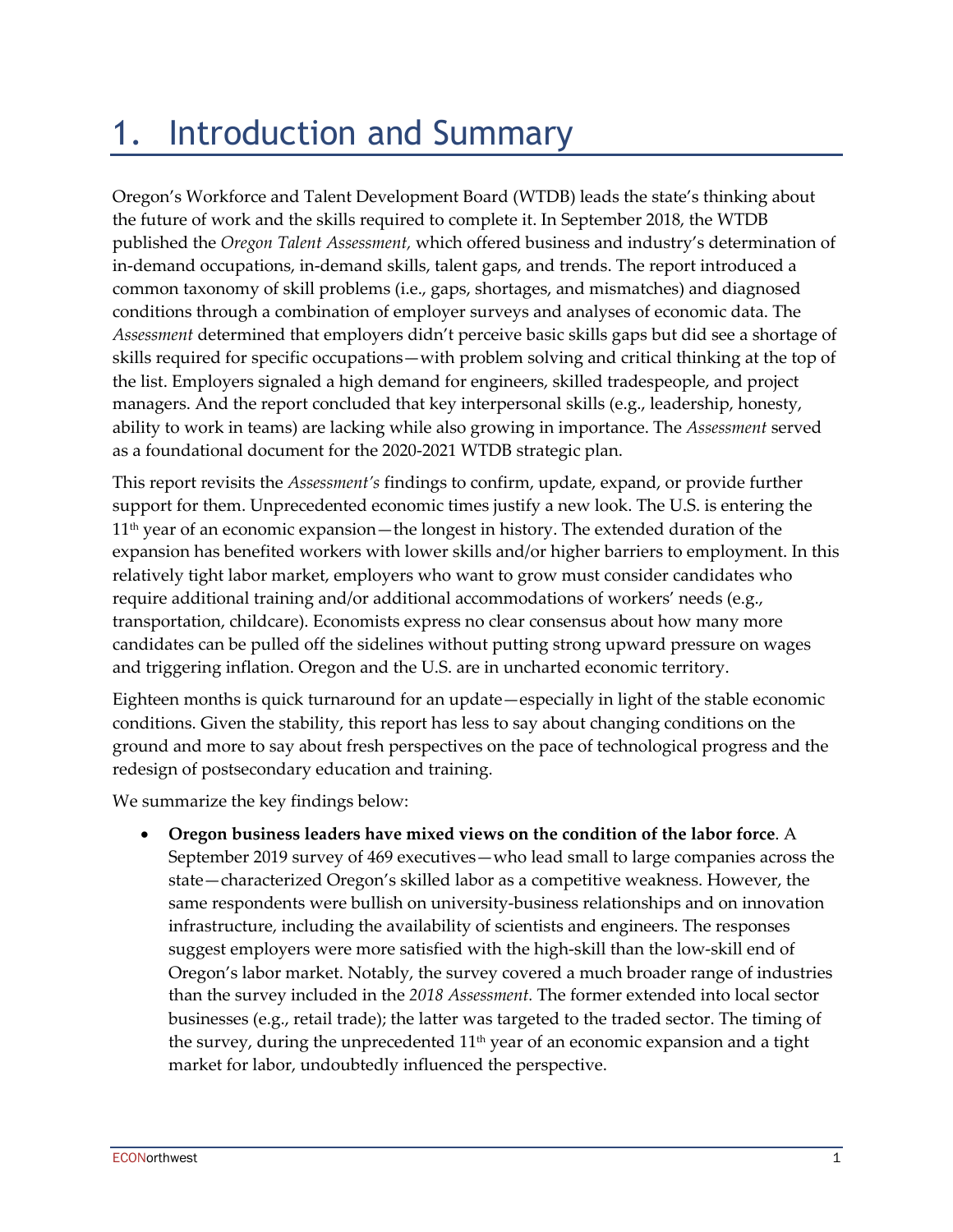- **Strong wage gains in construction, transportation, and design suggests labor shortages**. Economists look to prices, in this case wages, for signals that talent is in short supply. Overall, median hourly wages just kept pace with inflation during 2016-2018, which does not suggest widespread shortages. Gains were stronger in the construction, transportation, and design sectors—unsurprising given building activity and the growth of Oregon's sportswear and apparel sector. Hourly wages for sales, food preparation, personal care, and building/grounds maintenance workers also outpaced inflation. Increases in the minimum wage and a tight labor market drove the changes in these sectors.
- **The focus on technological disruption has drawn attention away from another important megatrend: slow growth of the so-called prime-age work force.**  Demographers have anticipated the aging of the U.S. population for decades, but the labor force and economic effects are becoming more apparent as Baby-boomers fully transition out of their prime working years (i.e., 25-54). Nationally, the slow growth, or contraction, of the prime-age workforce is a rising concern. Almost one-half of the U.S. population lives in a county where the prime-age workforce shrank during 2007-2017. Based on these national trends, some top economists believe policymakers should shift their concerns from job *quantity* (they see plenty of work to go around) to job *quality.* Oregon, which will see stronger growth in the 25-54 cohort than the nation, should continue to worry about both.
- **New work—created in the last 50 years—has fallen into three categories and has exacerbated inequality**. Analyses of newly created occupational titles reveal three types of new work. Workers in *frontier jobs* design, build, and interact with newly created technologies (e.g., search engine optimization). *Last-mile* workers complete the final tasks in jobs that are otherwise highly automated (e.g., order fulfilment). And *wealth*  workers provide services to affluent customers (e.g., yoga instructors). Big gains by the frontier workers, relative to the other two categories, have contributed to inequality during recent decades.
- **Cities are no longer the land of opportunity for non-college degree holders.** Circa 1970, cities employed sizable shares of non-college educated workers in "middle-skill" production, clerical, office administrative, and sales jobs. The middle-skill urban jobs served as economic ladders for non-college goers and delivered reliable urban wage premiums. Automation and globalization have sharply curbed the growth of urban, middle-skill work during the past five decades. What's left are increasingly polarized urban job markets: higher skill work for the increasing shares of residents with college degrees and lower skill work, relative to the past, for anyone without a college degree. For now, it appears that large cities have lost their status as the land of opportunity for everyone.
- **Training for the work of the future will require an advanced ability to certify skills and redesign training.** Oregon appears to be ahead in the postsecondary redesign game, but it's still early. Career pathway programs—education and training programs of various kinds that help students advance to better paying jobs over time<sup>1</sup>—have taken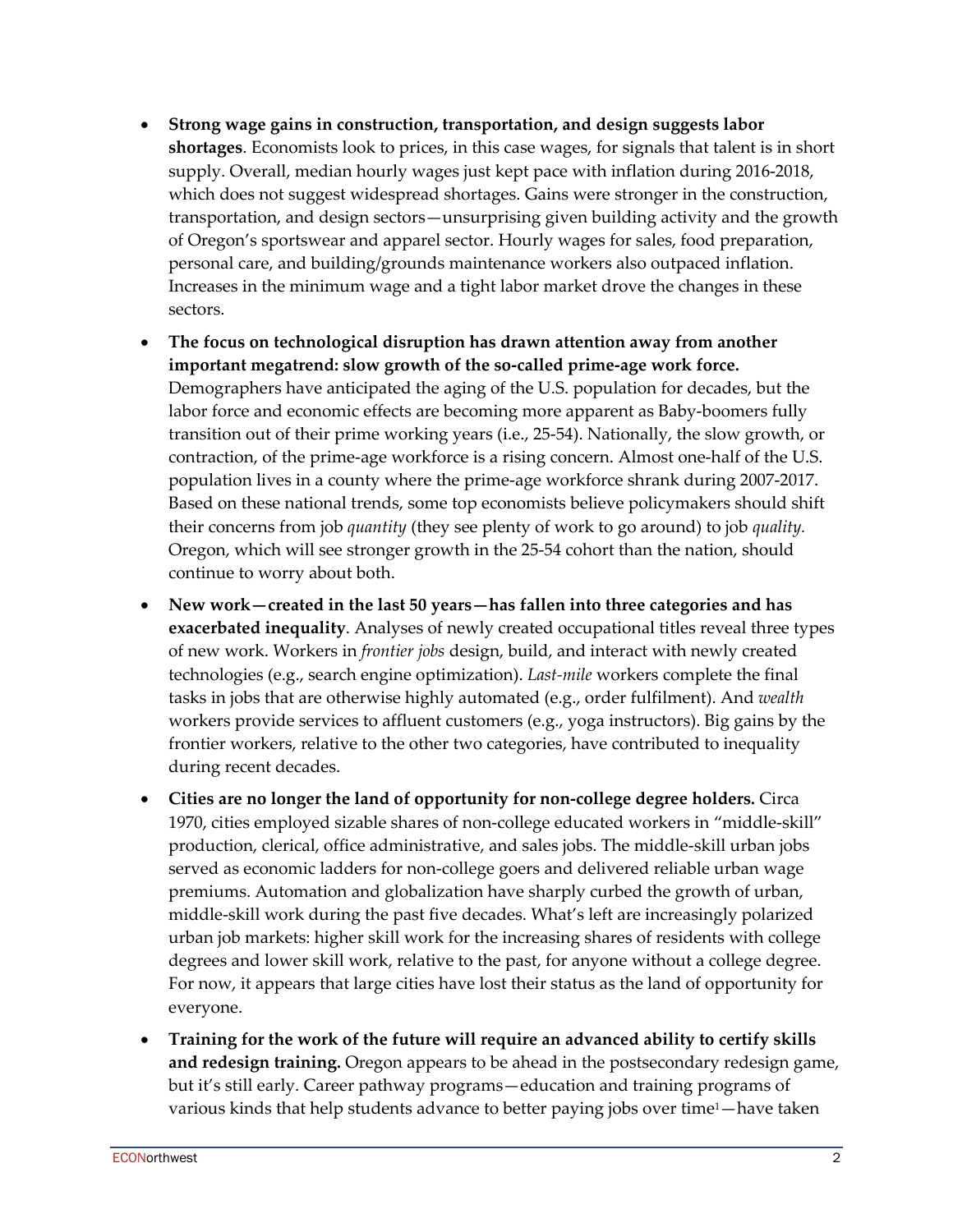root across the state, and rates of apprenticeship participation are higher than most places outside of the Midwest. Methods of documenting and certifying skills, including competency-based education, are still in their infancy. Today's best practices could be outdated two years from now. Getting on, and staying on, the frontier of that work is an imperative.

# 2. Employers' Perspectives During an Unprecedented Economic Expansion

#### Perspectives from the *2018 Assessment*

The 2018 *Talent Assessment* included findings from a survey of 363 employers from ten key industries identified by the WTDB. We supplemented the survey findings with 58 stakeholder interviews conducted one-on-one or small focus groups.

The 2018 report considered three types of skill problems: *gaps*, which involve a widespread shortfall of basic skills; *shortages,* which are shortfalls of skills required for specific occupations; and *mismatches,* which suggest an over- or undersupply of skills at a particular point in time.

Most employers did not report widespread gaps in basic skills and agreed that most applicants possessed the minimum skills required for their vacant positions. Employers identified shortages in problem solving and critical thinking skills and also signaled a high demand for engineers, skilled tradespeople, and project managers. Finally, our analysis suggested skill mismatches for some younger workers: only one-half of 23-29-year-old workers who held bachelor's degrees were employed in an occupation that required a bachelor's degree.

The survey and interview responses suggested Oregon's talent was generally meeting employers' needs but could improve with targeted technical training and project-based learning experiences.

#### Perspectives from the 2019 *OBC Business Climate Survey*

The Oregon Business Council (OBC) conducted a business climate survey during August-September 2019. <sup>2</sup> The survey, administered by DHM Research, asked executive-level respondents to assess a range of local conditions that affect business operations, including tax and regulatory policies, the availability and quality of skilled labor, the performance of education systems, and access to capital.

The *OBC Business Climate Survey* differed from the *Assessment* survey in a number of important ways. First, the OBC survey was much broader in its substantive scope and addressed talentrelated issues together with a number of other business climate issues. Second, OBC reached out to a broader range of industries, including a number in the local sector (e.g., food service,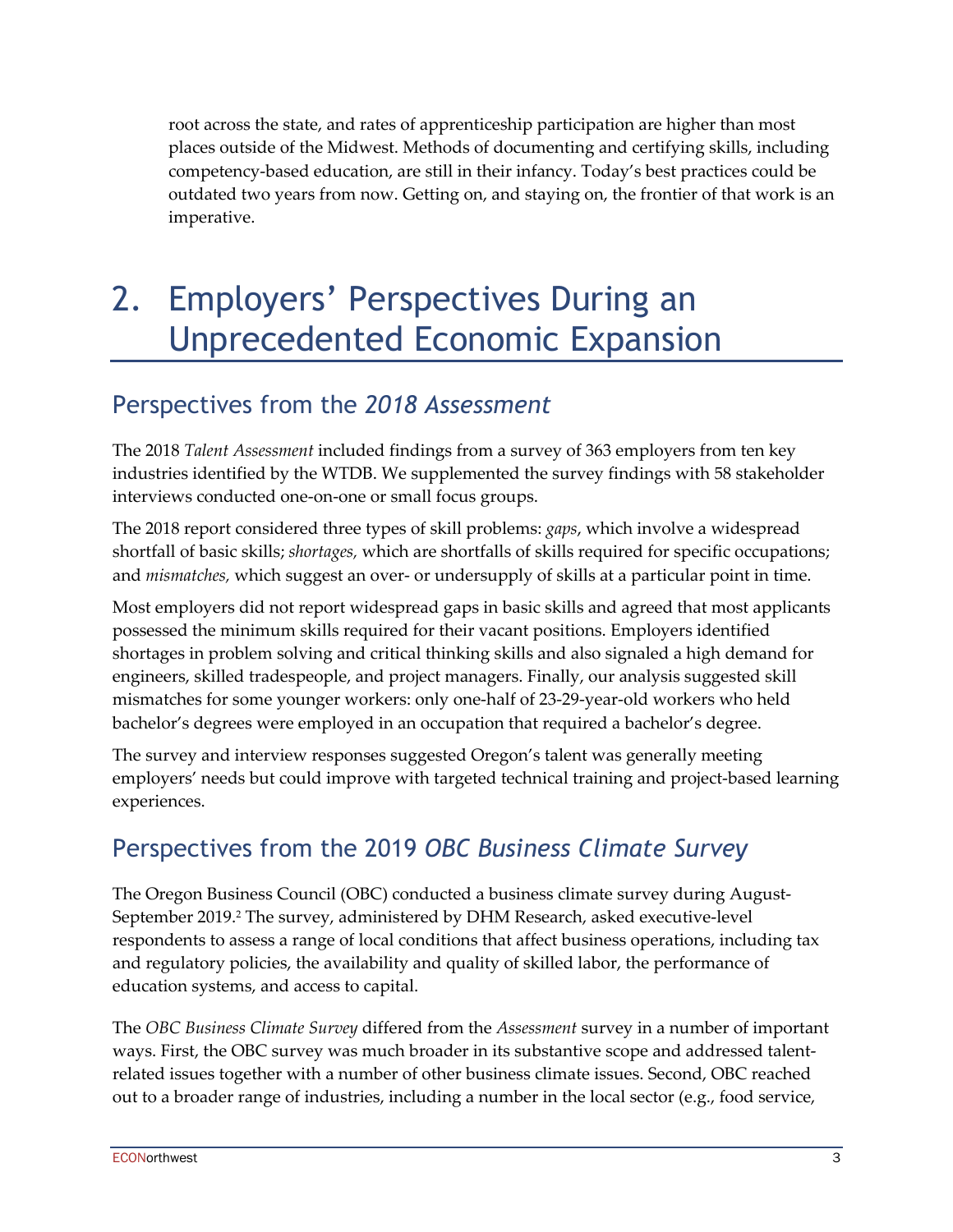retail, real estate) that were not the focus of the *Assessment* survey. Third, OBC issued its survey later in the economic cycle, when employers were struggling with a tighter labor market. And, notably, the survey followed the enactment of the Corporate Activity Tax—a tax on adjusted business gross receipts—which generally earned neutral to negative reviews from the larger business community.

DHM targeted the online survey to senior executives (e.g., CEOs, presidents, CFOs, COOs, vice presidents) identified through common networks, including chambers of commerce and regional business associations. DHM and OBC made efforts to include a representative group of businesses based on location, total revenue, number of employees, and industrial sector. Four hundred and sixty-nine (469) respondents took an average 11 minutes to answer 43 questions. About one-quarter of the firms were located in Greater Portland, 40 percent were from the Willamette Valley, and the balance were from the rest of state, with good representation across subregions. Two-thirds of responding firms had total revenues below \$10 million annually, and 14 percent had yearly revenue in excess of \$100 million.

Respondents expressed strong concerns about the business climate generally. Most leaders across industries, firm size, and regions—said the state's business environment compared unfavorably with Oregon's western neighbors<sup>3</sup> (with the exception of California). Taxes and regulatory policies topped the list of concerns. As for strengths, respondents considered the quality of life a competitive strength.

The survey inquired about three elements directly related to the postsecondary and workforce development systems:

- Availability of skilled labor and talent
- Innovation infrastructure (high-quality scientific research institutions, availability of scientists and engineers)
- High-quality universities with strong linkages to the private sector

Employers characterized skilled labor and talent as a competitive weakness and innovation infrastructure and high-quality universities as competitive strengths. Notably, the innovation infrastructure includes high-end workers: scientists and engineers.

Responses varied across the state (see Figure 1). Only about a quarter of Portland leaders considered skilled labor a competitive strength and that compared favorably with perspectives in the Willamette Valley and the rest of the state (23 and 15 percent, respectively). In openended responses, employers described tight labor markets, which have put upward pressure on wages. And several employers made reference to subpar work ethics. Respondents had more positive things to say about universities, research institutions, scientists, and engineers. Perhaps unsurprisingly, Willamette Valley employers, who operate in close proximity to the state's flagship universities, were the most upbeat, with more than half deeming innovation infrastructure and universities competitive strengths.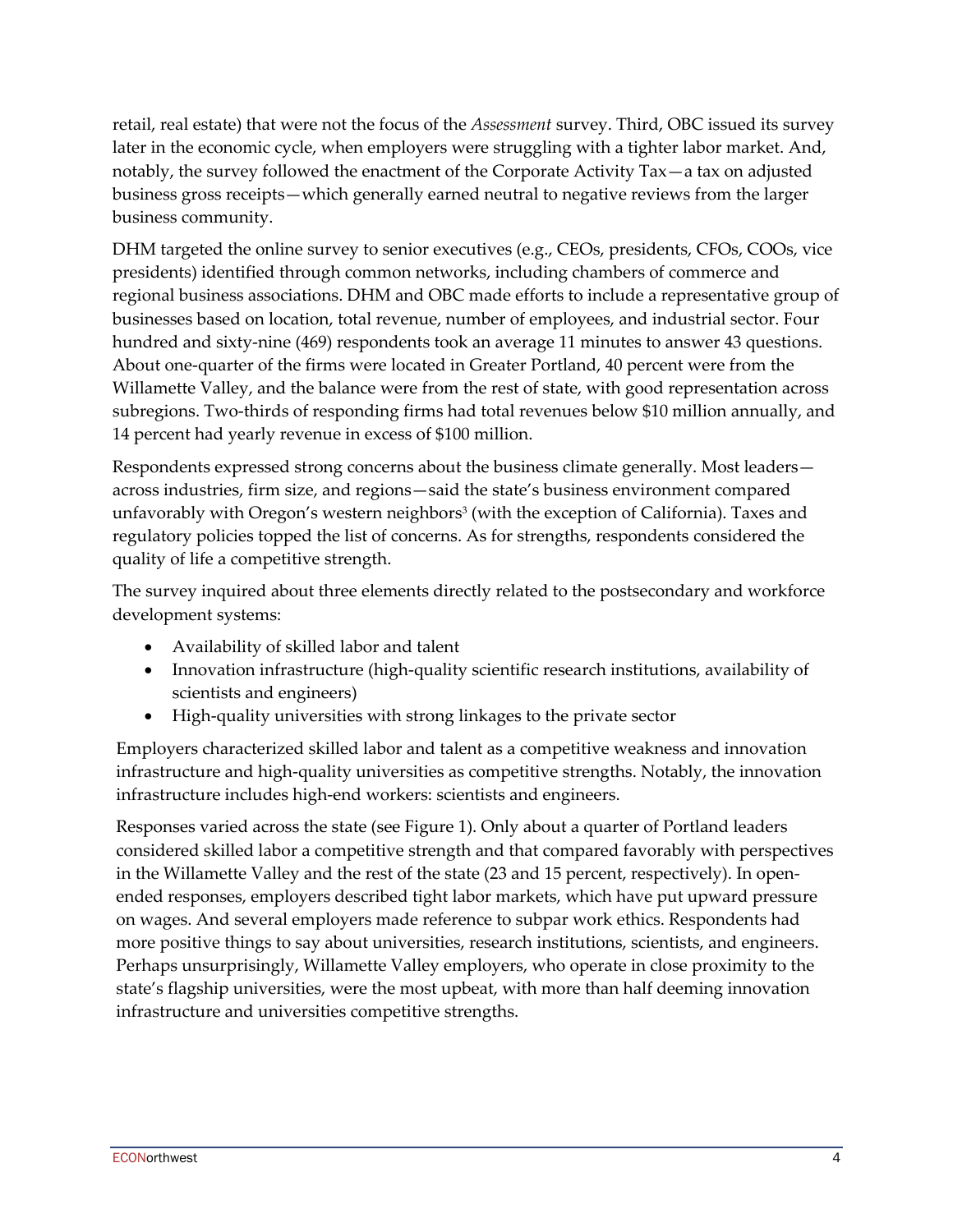

Figure 1. Share of survey respondents indicating that each element is a competitive strength for Oregon, by region, 2019

Data source: Oregon Business Council Business Climate Survey, 2019

The state's largest employers—those with more than \$100 million in annual revenue—view better labor, innovation, and university conditions than their smaller counterparts (see Figure 2). Almost two-thirds of the larger employers see universities as a competitive strength.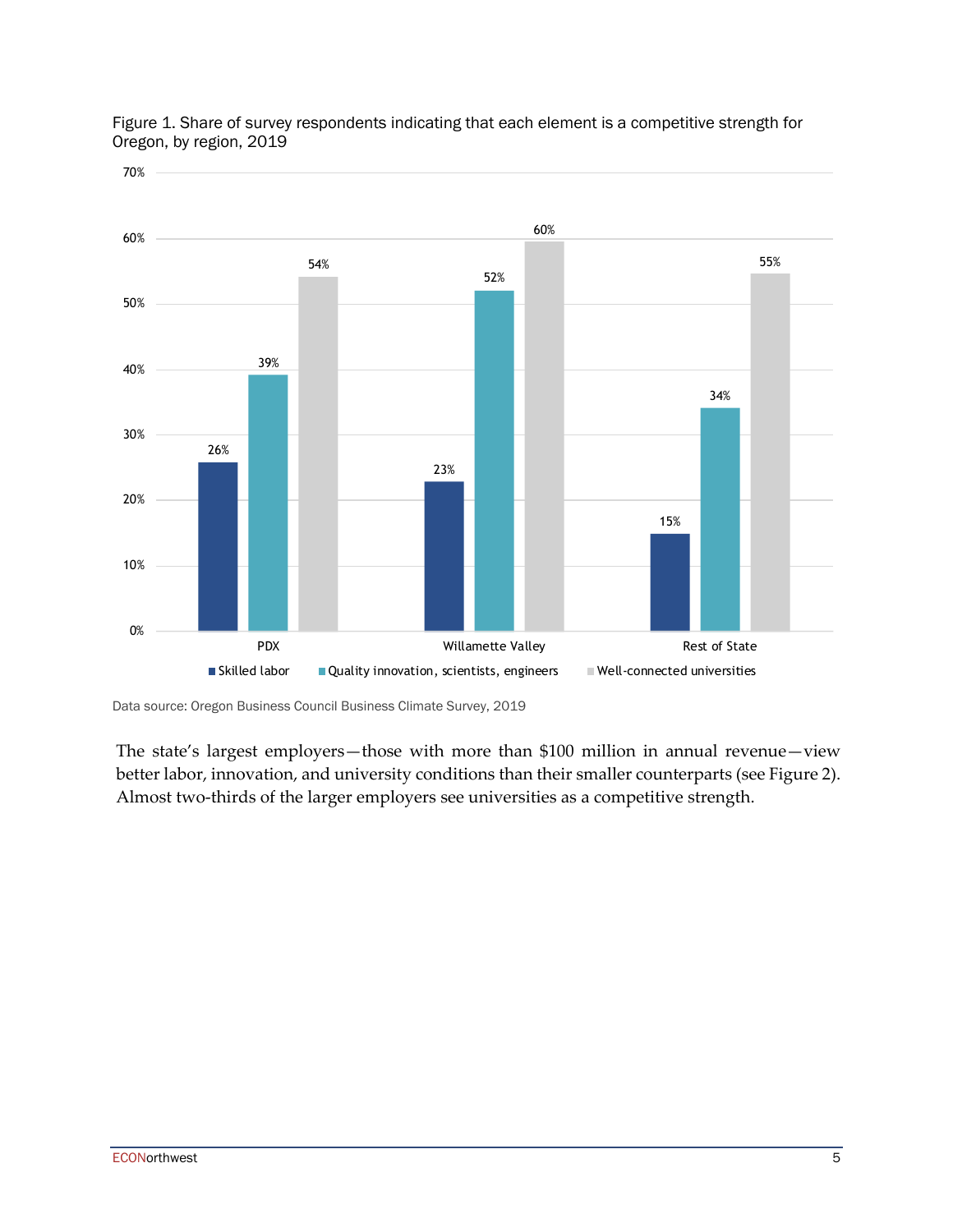

Figure 2. Share of survey respondents indicating that each element is a competitive strength for Oregon, by employers' annual revenue category, 2019

Asked about the three biggest impediments to Oregon's growth going forward, the availability of skilled labor and talent topped the list (41%) followed by taxes and regulations. More than half of business leaders see skilled labor conditions deteriorating in coming years. They anticipate conditions at universities and research institutions will stay the same.

Stepping back from the detailed findings, a story begins to emerge. The responses suggest that Oregon's market for labor is functioning better at the high end, where larger employers may have well-established and coordinated relationships with universities. The state has made intentional investments, especially in engineering, and they appear to be paying off. Moreover, when large employers run out of options in the local labor pool, they are more likely than their smaller counterparts to pull in talent from other places.

Outside of this university and innovation space, employers describe conditions that are much more dire than those offered by the *Assessment's* respondents. Again, the *Assessment* was focused (mostly) on traded sector industries. By contrast, the *OBC Business Climate Survey* is picking up challenges experienced in the food service, accommodations, retail trade, and

Data source: Oregon Business Council Business Climate Survey, 2019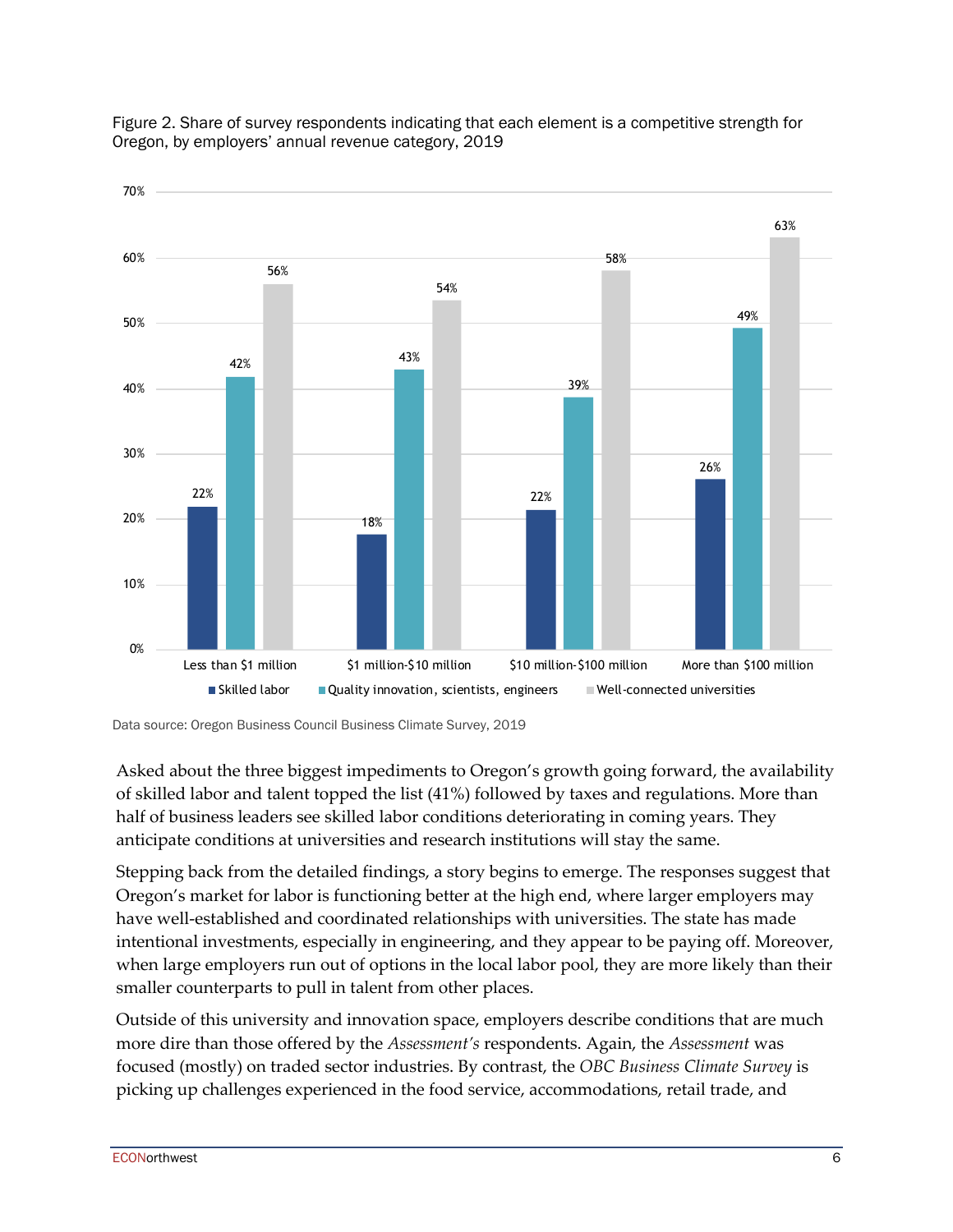wholesale trade sectors. Most of these employers are adjusting to the implementation of higher minimum wages along with competition for skilled labor in an unprecedented  $11<sup>th</sup>$  year of a U.S. economic expansion. Operating one of these local-sector businesses in a small town likely adds to the challenge.

### 3. Wage Growth, Shortages, and Labor Productivity

#### Update on Wage Growth and Evidence of Shortages

Reports of skill shortages were common early in this economic expansion, when unemployment rates were high, and have increased as the labor market has tightened. When economists hear reports of skill shortages, a first instinct is to investigate wages. Basic economic theory concludes that if a shortfall of a good or service exists, its price should rise. If the price isn't rising (in this case, employers aren't offering higher wages), then it suggests that the advertised positions may not be critical to the employers' business strategies.

Overall wage trends reported in the *2018 Assessment* report did not point to widespread shortages: Oregon's growth in real median hourly wage from 2016 to 2017 was just 0.1 percent. However, some occupations—mostly related to construction and transportation—did suggest shortages.

We return to the Oregon wage data with findings for an additional year (into 2018). Figure 3 reports annualized wage and job growth during 2016-2018 for key occupational sectors. As with our last report, growth in median hourly wages—measured across all occupations and adjusted for inflation—is close to zero.

Median hourly wages for the typical worker kept pace with inflation but didn't beat it. But there were winners and losers. Unsurprisingly given building activity, median wages for construction- and transportation-related occupations continue to show strong growth. Additionally, personal care and service, food preparation, social services, building and ground maintenance, and sales occupations had wage gains well above inflation. Not all of these occupations were growing in numbers—sales and building and grounds maintenance contracted slightly. Two factors may explain rising hourly wages in these slow- or no-growing occupations. First, Oregon's minimum wage, which increased during the period, almost certainly played a role. Second, late in this expansion, employers may have offered higher wages to compete with better paying alternatives.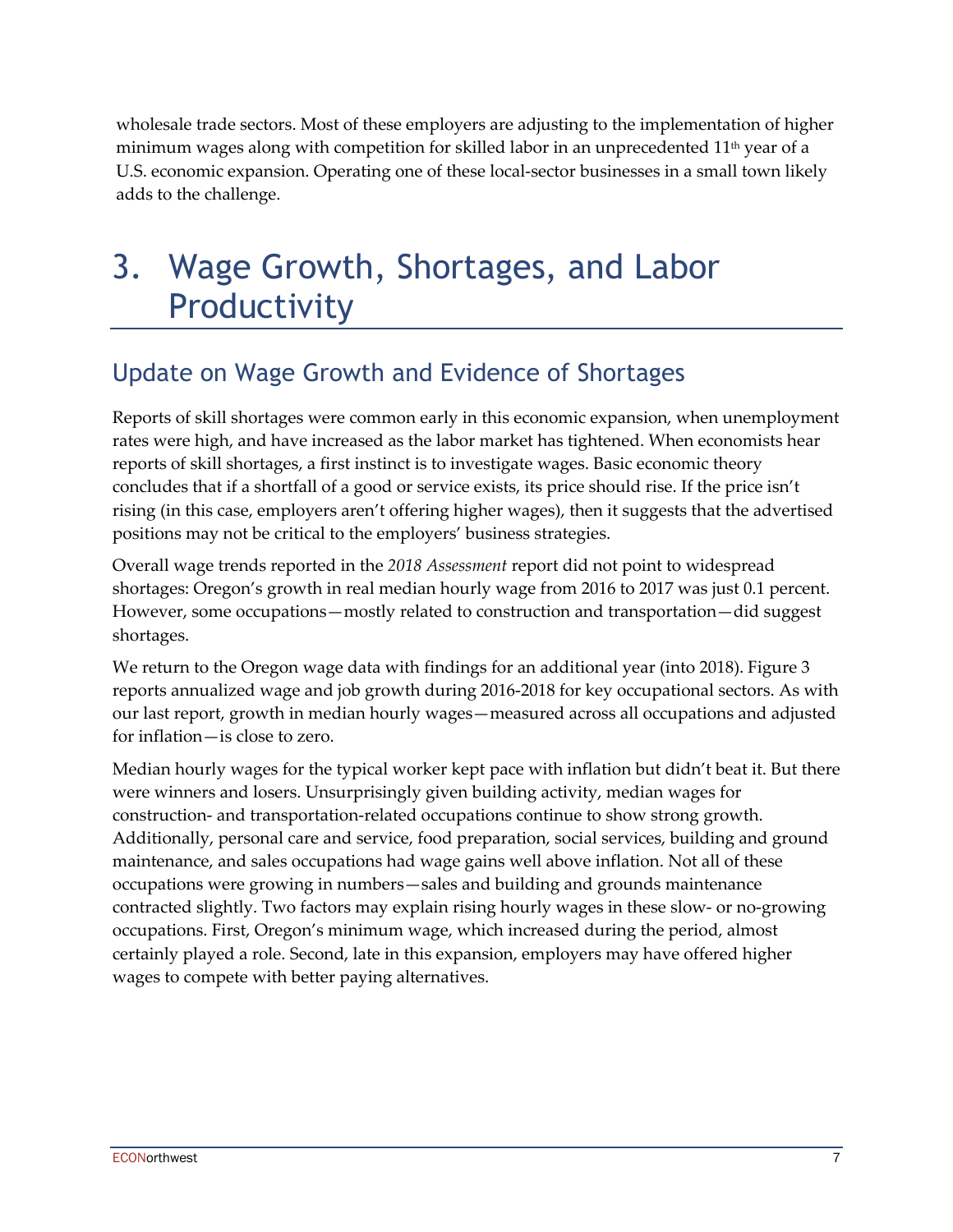

Figure 3. Average annual wage and employment growth by occupational sector, Oregon, 2016-2018

Data source: United States Bureau of Labor Statistics, Occupational Employment Statistics, Oregon, 2015-2018

Figure 4 compares wage growth to the occupational sector's median wage and shows the biggest gains were for occupations at the lower end of the scale. Again, an increasing minimum wage and more competition for talent have both likely played roles.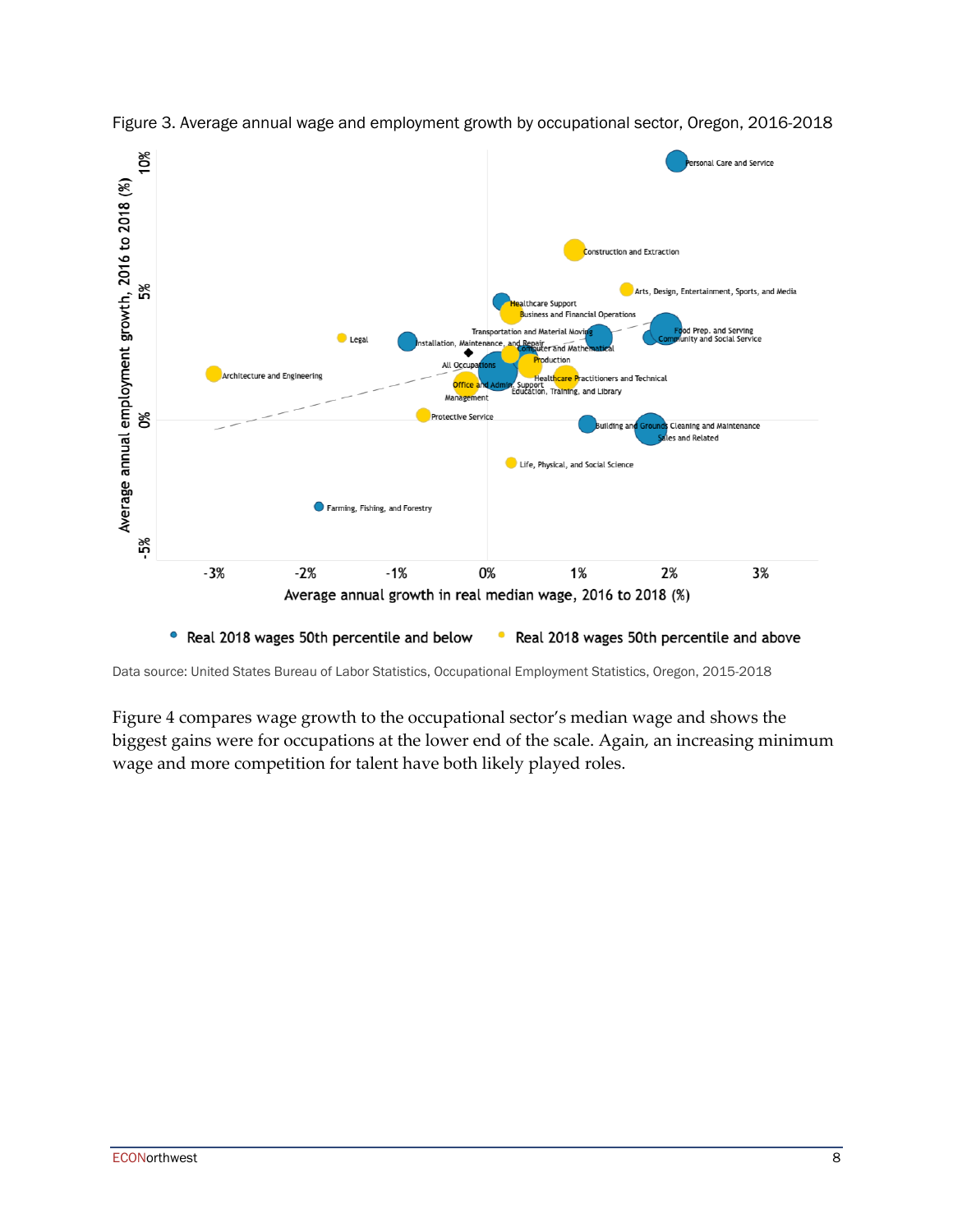

Figure 4. Real median wage (2016) and average annual wage growth (2016-2018) by occupational sector, Oregon

Data source: United States Bureau of Labor Statistics, Occupational Employment Statistics, Oregon, 2015-2018

#### Recent Findings About State-level Labor Productivity

The U.S. Bureau of Labor Statistics (BLS) recently developed experimental measures of statelevel labor productivity for the private nonfarm sector that highlight the extent to which states drive productivity growth at the national level.4 The numbers go back to 2007, when BLS began tracking state-level average weekly hours for all employees. From 2007 to 2017, average annual state-level labor productivity growth ranged from -0.7 percent for Louisiana to 3.1 percent for North Dakota (contributable to the state's shale oil boom). After North Dakota comes California, Oregon, and Washington, all at 1.7 percent. BLS reports that most productivity gains over the time period were the result of hours worked falling faster than output. In Oregon and other states, productivity gains are correlated with the size of the information and communications technology sectors. Overall, Oregon's talent is making a strong contribution to national productivity growth.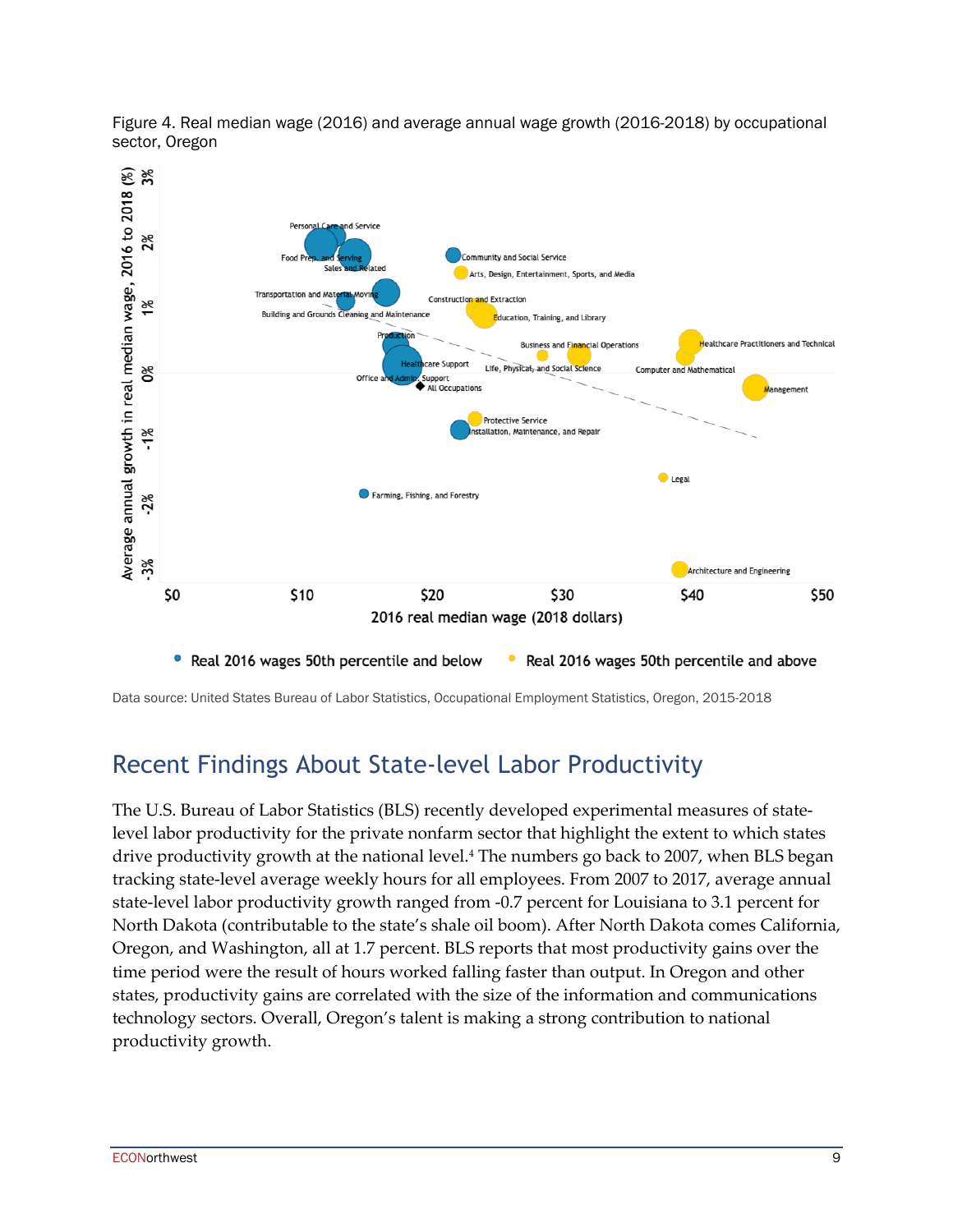# 4. Work of the Future

#### Takeaways from the *2018 Assessment*

The *2018 Assessment* drew on the Oregon Employment Department's (OED) 2020-2027 job projections, which boil down to several broad themes: an aging population will demand more healthcare and caregiving; automation will continue to erode employment in all sectors related to paper, from papermaking to publishing; Oregon's low residential and commercial vacancy rates (and high prices) suggested strong growth in the construction sector; and the government—at all levels—was positioned for slow growth. Five of the top ten fastest growing occupations were health-related: physician assistants, home health aides, nurse practitioners, health specialties teachers, and health diagnosing practitioners. With the leading edge of the Baby-boom generation entering their mid-70s, the projections seemed reasonable at the time and they still do.

The scope and pace of technological progress was the big question mark. Most observers anticipated continued destruction of routine work tasks, with disproportionate impacts in food service, office and administrative, sales, and production occupations. Economists argued affected occupations wouldn't disappear entirely, but the tasks within occupations would change, and workers would have to adapt accordingly. Artificial intelligence experts anticipated even more disruption and see technology outperforming human labor at higher points on the skill ladder (e.g., disease diagnosis, creative writing, clothing design).

#### Recent Findings on Work of the Future

Only 18 months old, the conclusions of the *Assessment* still ring true. That said, the interplay between labor and technology is an active area of research, and a number of relevant, new analyses have emerged since the *Assessment's* release. Below, we highlight findings from the Massachusetts Institute of Technology (MIT) Task Force on the Work of the Future, <sup>5</sup> the Brookings Institution, and others.

• **Technology will progress but probably not at the rate projected by alarmists**. Economists have always been skeptical that technological advances would abruptly reduce the need for human labor. An unprecedented series of monthly job gains in this economic expansion, together with historically low unemployment rates, have reinforced their case.

The pace of technological gains has been moderated for a variety of reasons. Industrial robots, while ever more capable, are still expensive and best deployed in highly controlled, segregated settings. Workplace safety concerns, for the humans who complement and maintain the robots, slow the pace of implementation. Automation outside of controlled factory settings, including the deployment of autonomous vehicles, is facing increased scrutiny after high-profile accidents. Here too, safety concerns will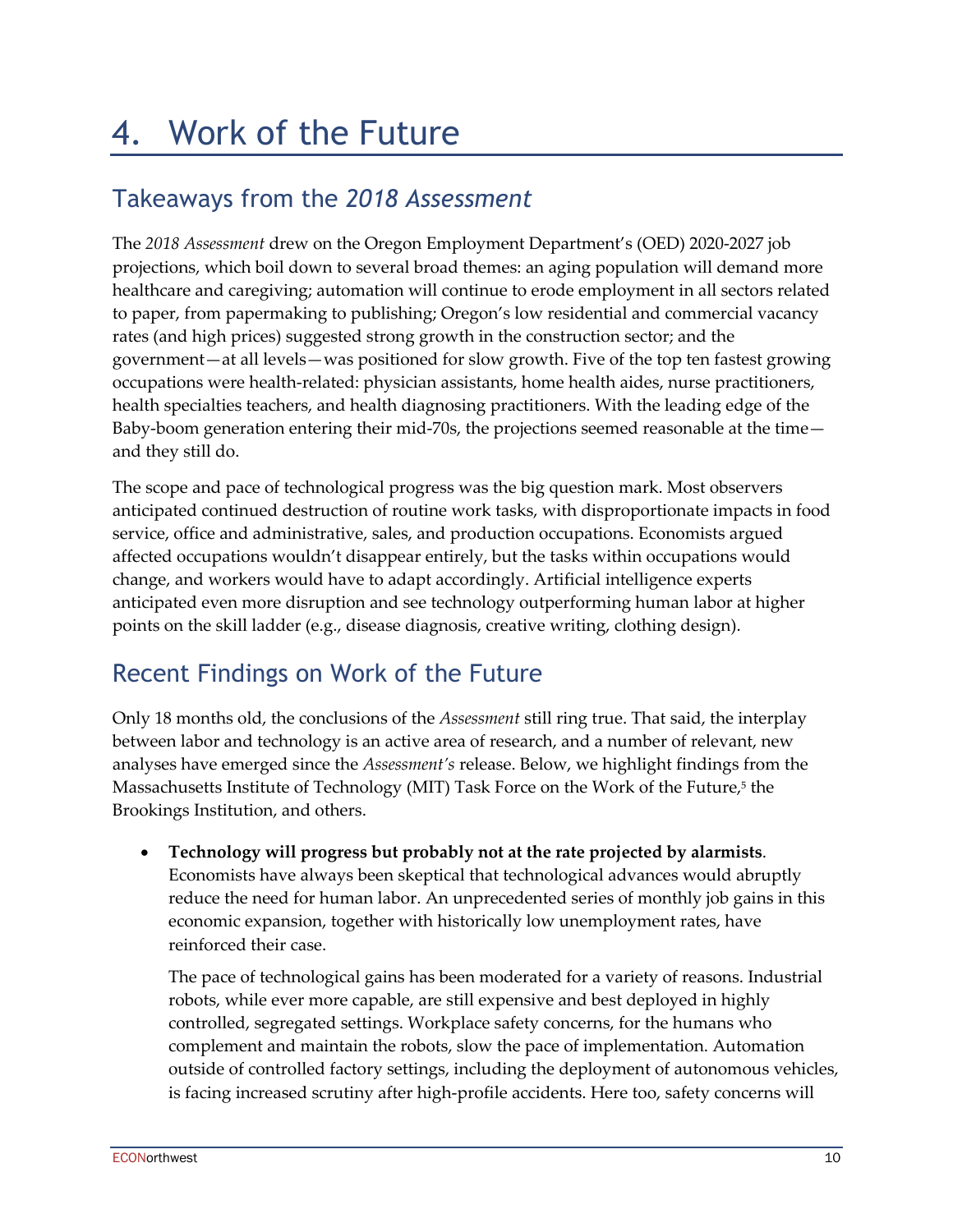slow the adoption of autonomous vehicles, especially in complex urban environments. And the field of machine learning must address concerns about potential biases in underlying data and be better positioned to provide explanations on how machine learning makes decisions, even as it successfully complements some occupations.

Bottom line: what technologists are able to conceive and what communities and markets are willing to accept are different. Robotics, artificial intelligence, and machine learning—like technologies of the past—will advance, substitute for labor in some settings, complement it in others, and, hopefully, boost productivity and standards of living. Technical feasibility and trust will govern the pace of change.

• **Nationally, labor scarcity may be a bigger concern than technological disruption**. **Oregon's labor force outlook is better than the nation's**. A recent focus on technological changes has overshadowed another trend that will shape the future of work: slow growth of the prime-age workforce (i.e., workers aged 25-54). Demographers have anticipated the aging of the U.S. population for decades, but the labor force and economic effects are becoming more apparent as Baby-boomers fully transition out of their prime working years.

One consequence is that even slow-growing occupations will have sizable numbers of job openings, in part, because of exiting retirees. In Oregon, for example, economists predict automation will slow the growth of total jobs in production, office administration, and sales occupations, but hiring will continue: the three occupation groups compose only 17 percent of projected employment change during 2017-2027 but 32 percent of replacement job openings (see Figure 5).

Nationally, the slow growth, or contraction, of the prime-age workforce in the face of projected employer demand for workers is a rising concern. Almost one-half of the U.S. population lives in a county where the prime-age workforce shrank during 2007-2017. Thanks in part to in-migration, the comparable number for Oregon is only 18 percent. And going forward, Oregon appears to be better positioned: demographers project Oregon's 25-54-year-old population will increase 21 percent during 2020-2040 compared to only 14 percent for the nation. Nine states anticipate no growth or declines.<sup>6</sup>

Based on these national trends, the MIT Task Force believes policymakers should shift focus from job *quantity* (they see plenty of work to go around) to job *quality.* Oregon, with its growing prime-age population and projected job growth, should continue to address both.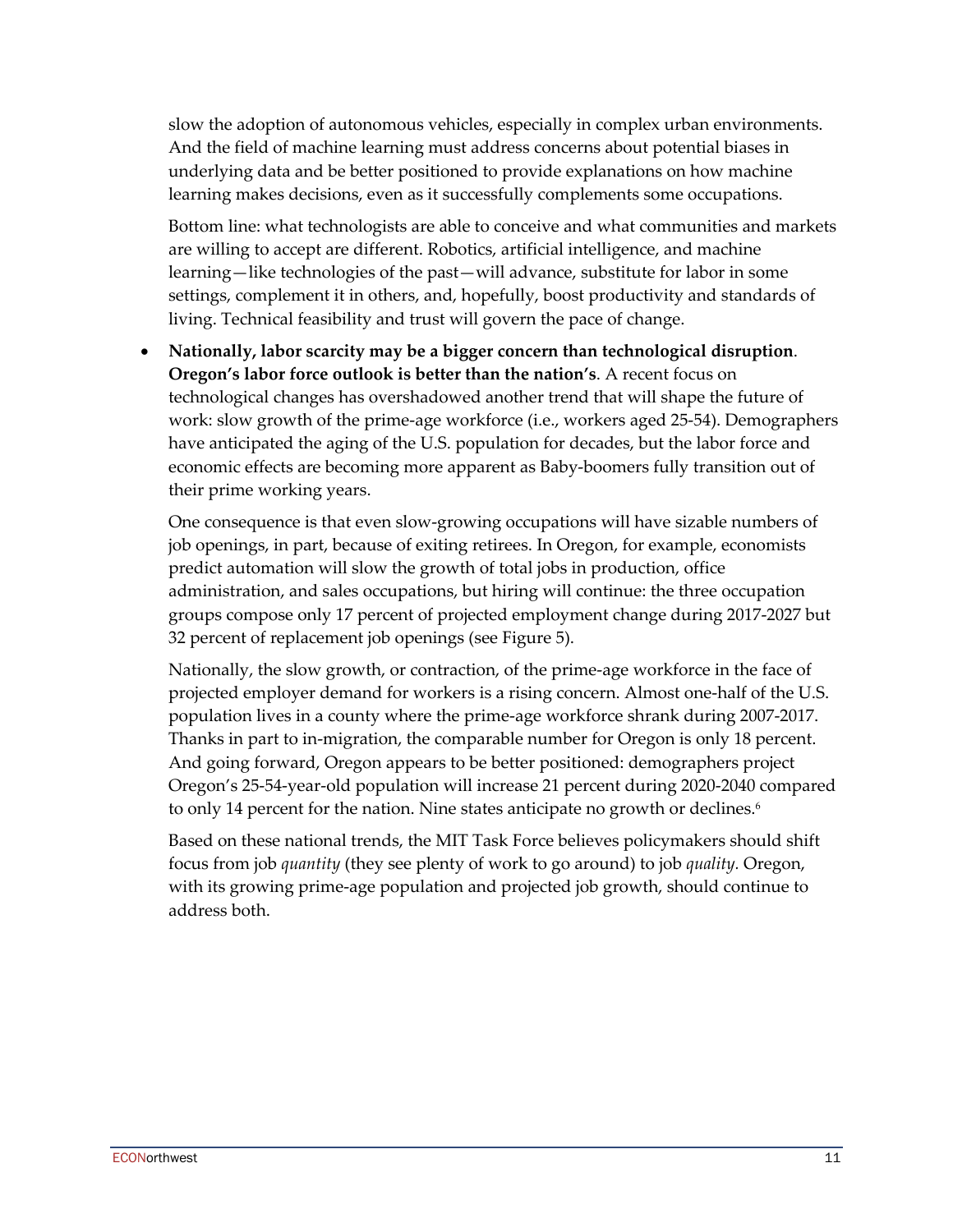

Figure 5. Employment change and replacement openings as a share of total employment, Oregon, 2017-2027

Data source: Oregon Employment Department, Workforce and Economic Research, Oregon Employment Projections, 2017- 2027

• **New work over the last 50 years has fallen into three categories.** Economists follow the evolution of Census occupational titles to track changes in the nature of work. Previously unnamed, unclassified jobs eventually grow large enough in number that the Census Bureau issues a title. <sup>7</sup> A recent analysis found the new jobs—those created since 1970—have landed in one of the three clusters (see Table 1).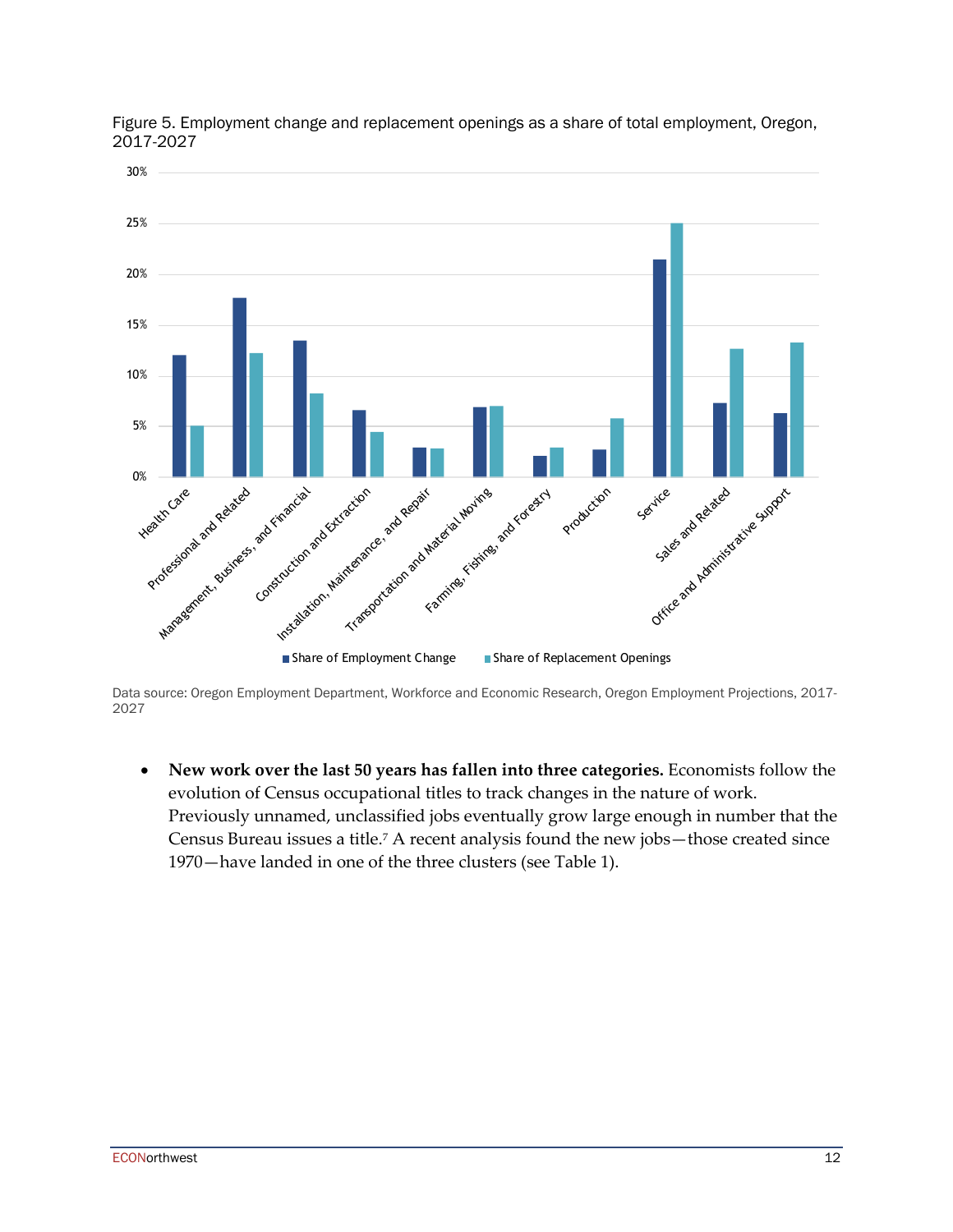|      | <b>Frontier Work</b>                 | Last Mile Work                    | Wealth Work                   |
|------|--------------------------------------|-----------------------------------|-------------------------------|
| 1980 | Supervisor, Word Processing          | <b>Check Writer</b>               | <b>Hypnotherapist</b>         |
|      | Controller, Remotely-Piloted Vehicle | Tamale-Machine Feeder             | Gift Wrapper                  |
| 1990 | Circuit Layout Designer              | Vending-Machine Attendant         | Dance Therapist               |
|      | Robotic Machine Operator             | Film Touch-Up Inspector           | Singing Messenger             |
| 2000 | Artificial Intelligence Specialist   | Chat Room Host / Monitor          | Counselor, Marriage-Family    |
|      | Echocardiographer                    | Bicycle Messenger                 | Employee Wellness Coordinator |
| 2010 | Technician, Wind Turbine             | Underground Utility Cable Locator | Exercise Physiologist         |
|      | Intelligence Analyst                 | Technician, Prepress              | Sommelier                     |

Table 1. Examples of new job titles by new work category and decade, 2019

Source: Autor, David and Salomons, Anna. "New Frontiers: The Evolving Content and Geography of New Work in the 20th Century [Extended Abstract]." May 2019.

Workers in *frontier jobs* design, build, and interact with newly created technologies (e.g., robot integration, search engine optimization). They earn 30 percent more than the average worker and are more likely to hold college degrees. *Last-mile* workers complete the final tasks in jobs that are otherwise highly automated (e.g., order fulfillment, callcenter operators). They earn 20 percent less than average worker and are less likely to hold college degrees. Finally, *wealth* workers provide services to affluent customers (e.g., yoga instruction, personal training, counseling). They earn average wages, are more likely to be female, and their educational attainment levels fall between those of the two other categories.

This "new" work—created since 1970—composed 13.1 percent of all jobs in 2015. How these three categories of work grow will influence levels of inequality.

• **Cities are no longer the land of opportunity for non-college degree holders.**

Historically, when job opportunities weakened for workers without college degrees in rural areas, workforce developers could direct job seekers to cities. Circa 1970, cities employed sizable shares of non-college educated workers in "middle-skill" production, clerical, office administrative, and sales jobs. The middle skill, urban jobs served as economic ladders for non-college goers and delivered reliable urban wage premiums.

Automation and globalization have sharply curbed the growth of urban, middle-skill work during the past five decades. <sup>8</sup> What's left are increasingly polarized urban job markets: higher skill work for the increasing shares of residents with college degrees and lower skill work, relative to the past, for anyone without a college degree. For now, it appears that large cities have lost their status as the land of opportunity for people of all education levels.

• **Characteristics of low-wage workers will vary across geography, and so will their needs.** Low-wage workers are a heterogeneous group. Many are living in or near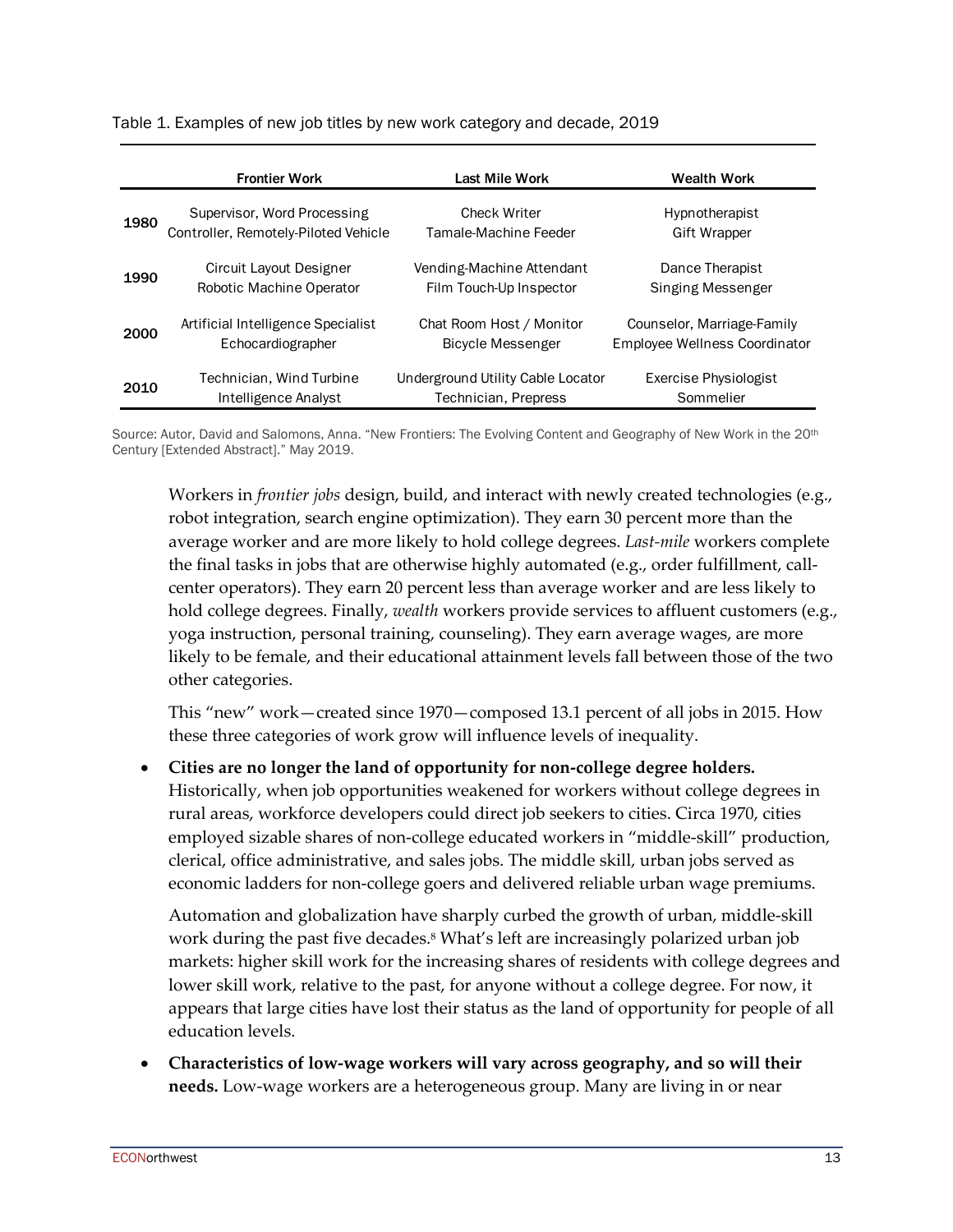poverty. Some are sole earners and others are secondary earners. Some are just getting a start in their careers while others may be at a plateau.

Recent work took a deep look at low-wage workers across the U.S. and within 373 metropolitan areas. <sup>9</sup> The analysis found 53 million low-wage workers aged 18-64. They represented 44 percent of all workers and earned about \$16 per hour during 2012-2016. Researchers sorted the workers into nine clusters that varied by age and level of educational attainment:

- 1) Ages 18-24 not in school, no college degree
- 2) Ages 18-24 in school, no college degree
- 3) Ages 18-24, with an associate degree or more
- 4) Ages 25-50, with a high school diploma or less
- 5) Ages 25-50, with some college but no degree
- 6) Ages 25-50, with an associate degree or more
- 7) Ages 51-64, with a high school diploma or less
- 8) Ages 51-64, with some college but no degree
- 9) Ages 51-64, with an associate degree or more

Clusters 1, 4, and 5 showed higher levels of financial vulnerability: higher poverty rates and workers who were more likely to be sole earners in their households.

Focusing on Oregon's metropolitan areas, low-wage earners represent about 44 percent of all workers in Bend and Corvallis-Albany (similar to the U.S. average), 40 percent in Portland, and more than 50 percent in Eugene, Medford, and Salem. Medford and Salem have above-average shares of workers in all three financially vulnerable clusters (i.e., 1, 4, 5), Eugene stands out in Clusters 1 and 5, and Bend in Cluster 5 (see Figure 6).

The work illustrates variations across geography and underscores that policy responses should be tailored to local conditions. The high shares of low-wage workers in Medford and Salem, for example, are driven both by the low educational attainment of their workforces and the nature of the jobs available to them. In the past, economists may have encouraged some of these workers to move to Portland (or another large city), but that advice is not as helpful as it was in the past (per the discussion above). Colleges and workforce developers need to support skill development for workers who lack postsecondary credentials. But, if the situation is going to improve, economic developers will also have to grow, or attract, better paying jobs.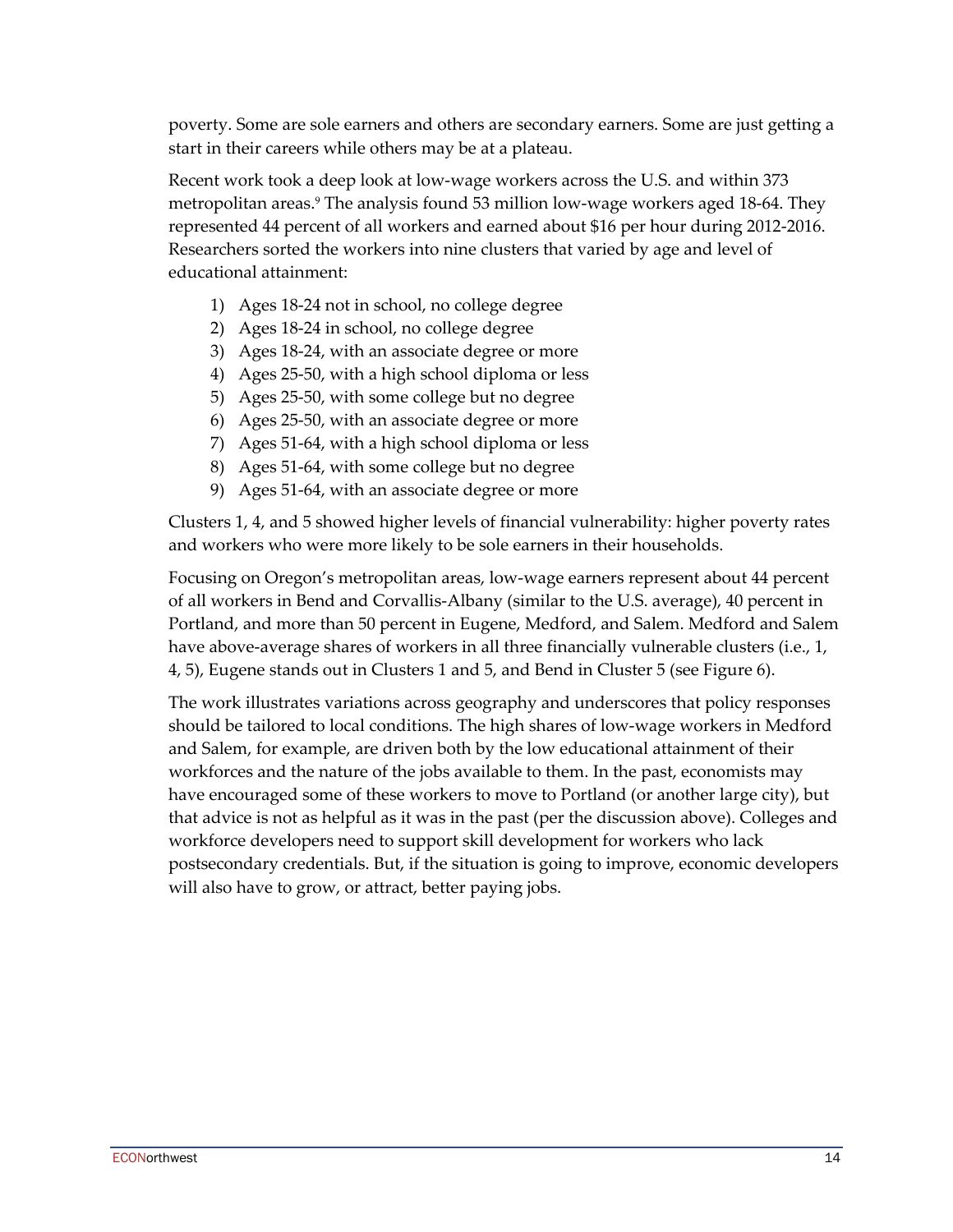

Figure 6. Percent of metro area's workers who have low wages, by cluster, 2016

Data source: Ross, Martha and Bateman, Nicole. "Meet the Low-wage Workforce." *Brookings Metropolitan Policy Program.* November 2019.

• **People from underserved populations continue to make up a disproportionate share of low-wage workers.** In every metro area across the state, when compared with mid- to high-wage workers, higher shares of low-wage workers are people of color, people with a disability, people with limited English proficiency, and people who are foreign born (see Figure 7). These workers face relatively more exposure than do higher wage workers to challenging conditions associated with the "fissured workplace," in which large employers hire out work functions that were once performed by internal employees.10 The resultant more-fragmented workplace and growth in alternative work arrangements is beneficial to businesses and some workers but might also apply downward pressure on wages and benefits at the low end and contributes to increased risks of inadequate or unsafe working conditions and labor violations.

People of color and other underserved populations also face the highest relative costs of going or returning to work. Affordable housing and childcare are not readily available in many job-rich areas, and the farther one lives from work the higher the cost of transportation. And as discussed above, urban areas do not hold the promise of middleincome jobs they once did. The expected high growth in low-wage jobs (for example,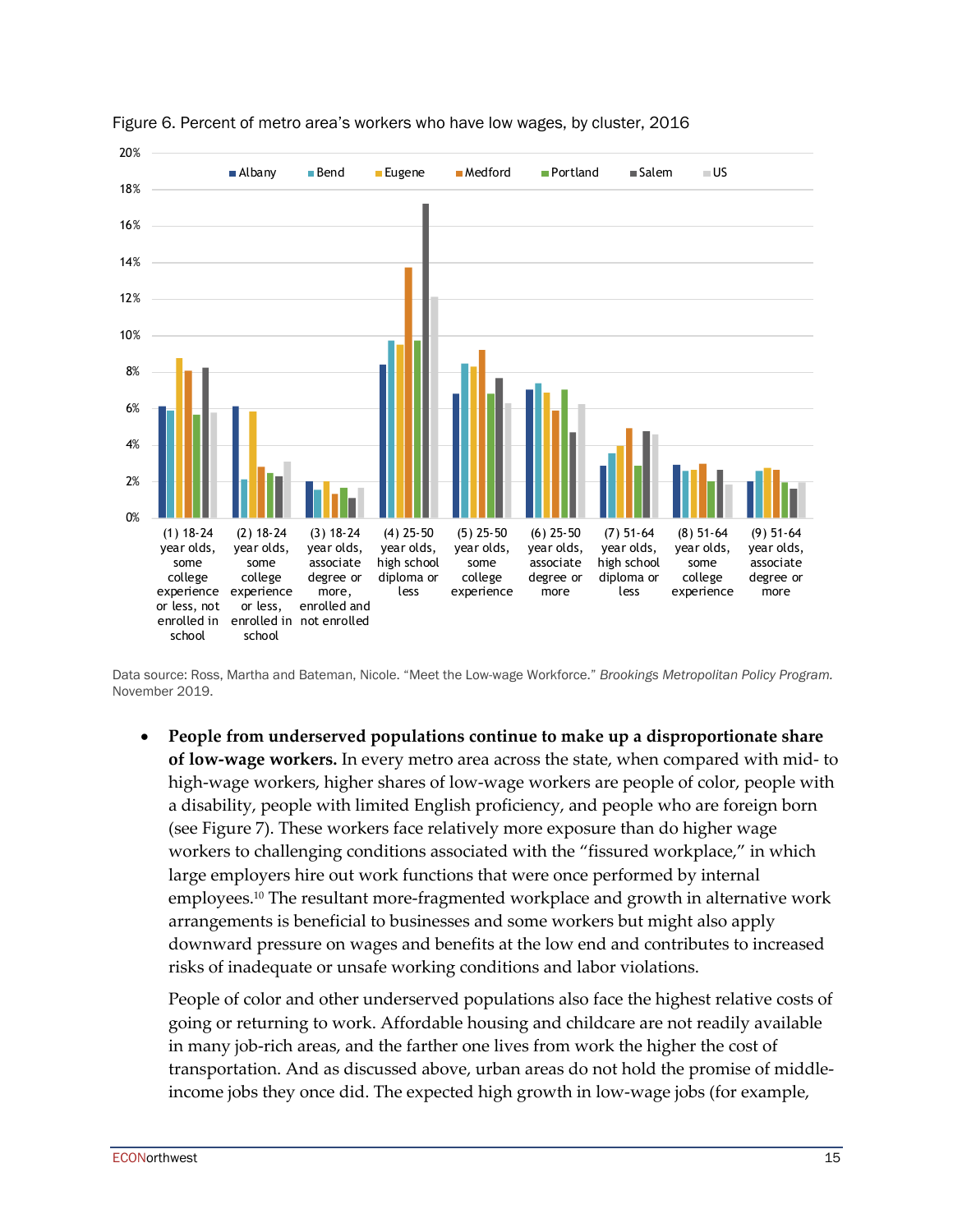child and elder care jobs) should keep these challenges front-of-mind for policymakers and economic developers interested in tapping into the talent of all workers and potential workers.11



Figure 7. Characteristics of low-wage workers versus mid- to high-wage workers in Oregon metro areas, 2016

Data source: Ross, Martha and Bateman, Nicole. "Meet the Low-wage Workforce." Brookings Metropolitan Policy Program. November 2019.

# 5. Training for Work of the Future

Postsecondary educators and workforce developers are operating in challenging times. The precise pace of technology's progress may be unclear, but most observers agree that advances in robotics and artificial intelligence will disrupt occupations and demand that workers continuously upgrade their skills throughout their careers. But this need for reskilling is happening during a time when the overall college-wage premium appears to be flattening—the consequence of declines in middle-skill and some very-high-skill jobs. <sup>12</sup> And the flattened college-wage premium is colliding with the rising cost of providing education—a laborintensive service that has yet to benefit from major technology-induced cost reductions.

The bottom line: a sizable majority of workers will need training beyond high school but, due to the high costs of traditional delivery models, it will have to be accessed and acquired differently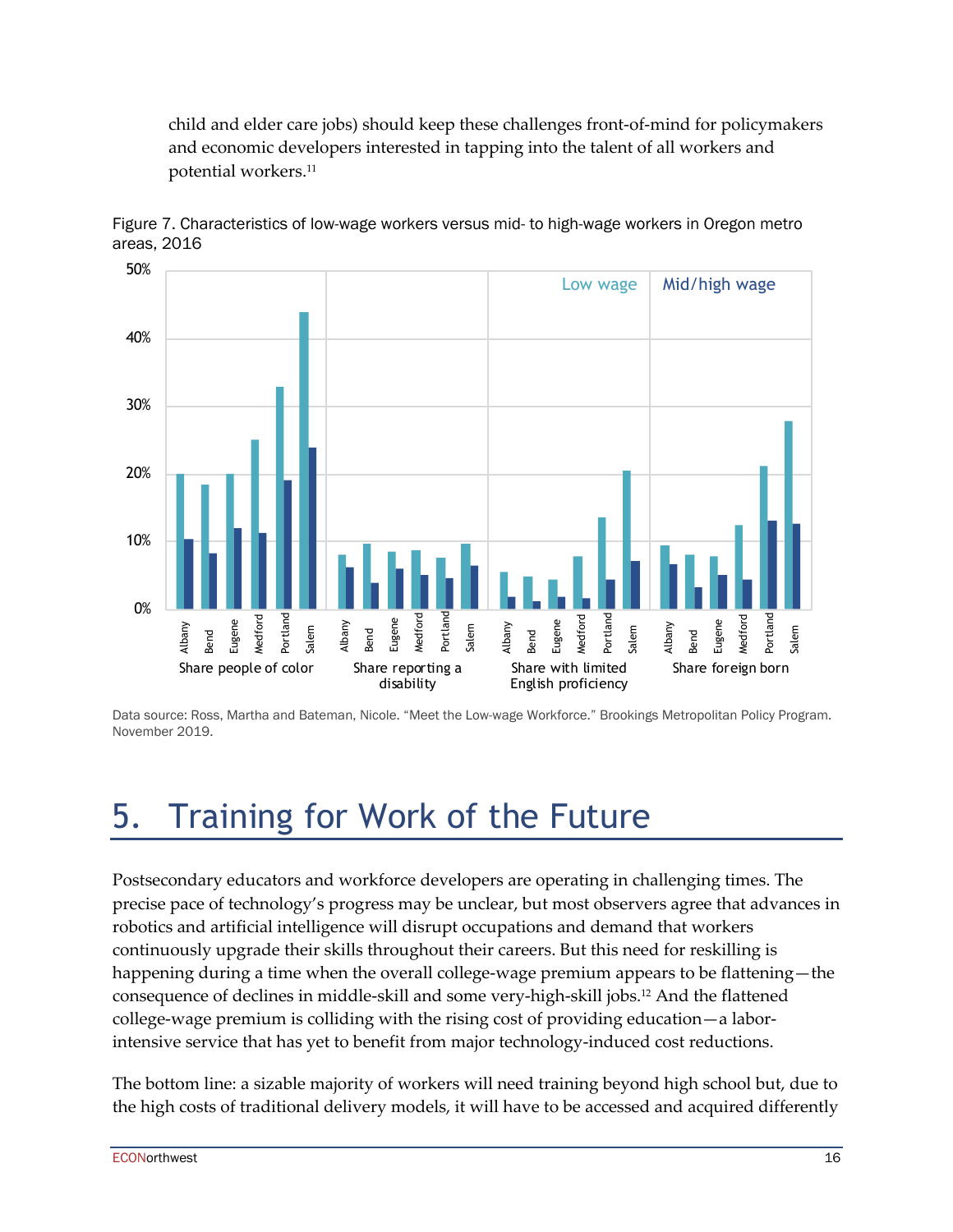than in the past. Labor market experts at the Urban Institute recently called for progress on three fronts<sup>13</sup>:

• **Improving access to relevant training through better information and technology**. Until the past 5-10 years, prospective students and trainees had only vague information on how educational investments translated into employment and earnings. Data on return on investment (ROI) was crude at best. Now states can link college coursework and degree data to labor market outcomes at the individual student level. The data matching and analyses have supported a wide array of reports that document ROI for postsecondary institutions of all sizes and can highlight differential outcomes across income groups, races, and ethnicities. Making the information accessible to prospective students is a work in progress. Additionally, online tools, like the U.S. Department of Labor's mySkills myFuture,<sup>14</sup> help job seekers identify openings that draw on skills used in a current or past job.

Beyond providing a platform for better information, technology should be able to provide expanded access to training. But the jury is still out. Findings on the effectiveness of online training are mixed at best and suggest outcomes may be worse for less-prepared students. Major online training initiatives—anchored by College of America, the Lumina Foundation, and private sector partners—will add to the evidence base and should point to opportunities where technology can cost-effectively expand training capacity.

• **Scaling practices that document and certify skills**. As states develop strategies to meet their postsecondary completion goals, many distinguish between postsecondary degrees and postsecondary training. Degree attainment has long been the dominant indicator of potential worker productivity. But given the rapidly changing nature of work, policymakers recognize conventional 2- and 4-year degree programs are not well-suited, in cost or in time, for all the workers who need skill upgrades. They are exploring other ways to deliver and reliability document training and skill acquisition.

On the documentation side, a national nonprofit, the Credential Engine, is one example of the work going on to bring transparency and organization to the rapidly evolving credential marketplace. By Credential Engine's count, the marketplace now includes more than 730,000 unique credentials. <sup>15</sup> These include degrees and certificates issued by postsecondary institutions but extend into an array of credentials offer by non-academic organizations: occupational licenses, industry certifications, military certifications, registered apprenticeships, digital badges, and more. With a better understanding of the landscape, future steps include documenting associated competencies and the credentials' relative values in the marketplace.

Better documentation is also required on the worker side. Employees build skills throughout their careers—some are signaled through a credential, but many others are not. Arnold Packer, formerly of Johns Hopkins University, has advanced the idea of a verified resume, which would attempt to bridge the gap between a LinkedIn skills profile and credential-based resume. Educators, non-profits, and employers could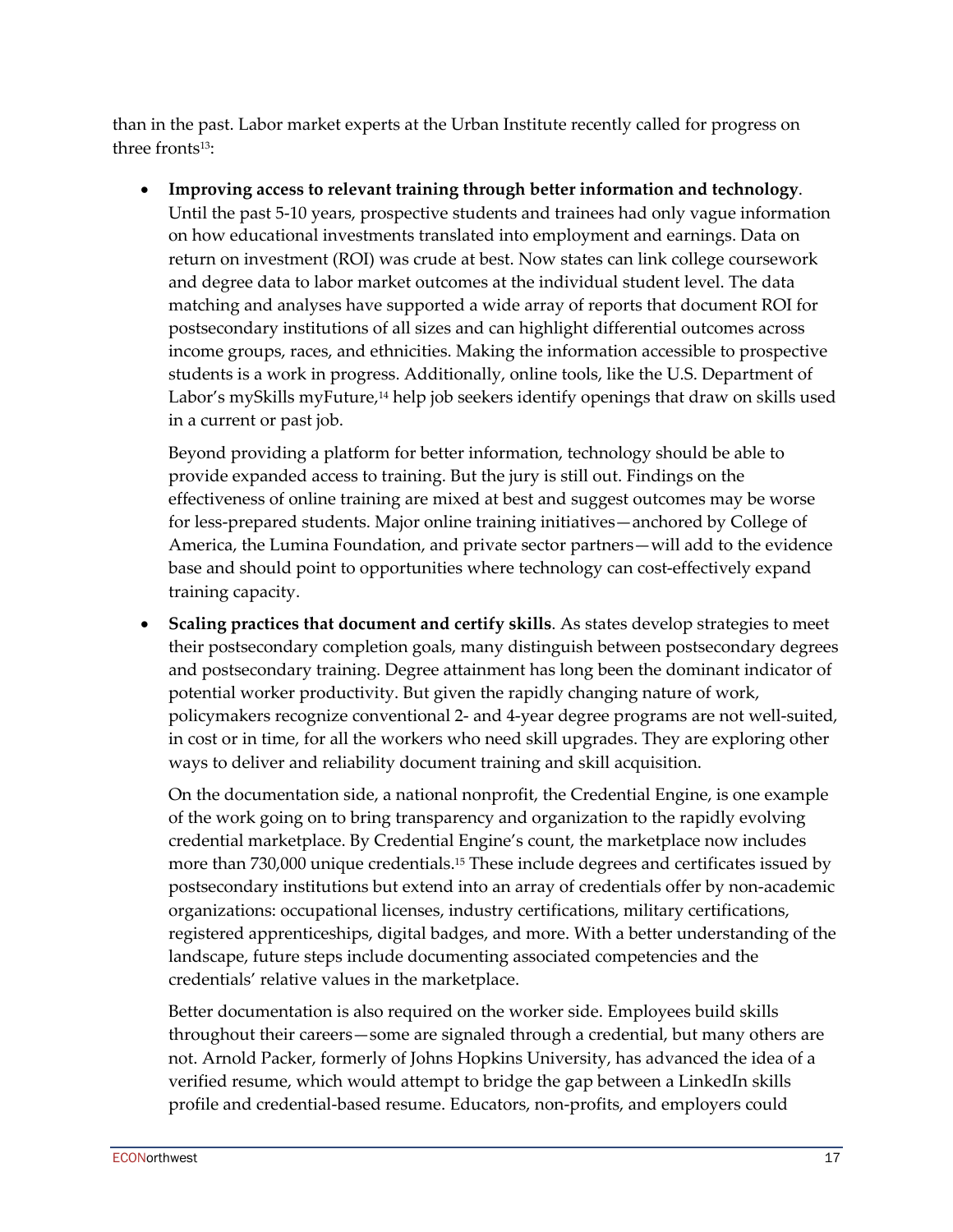document specific skills and behaviors with market value (e.g., the ability to work in teams, handle data, keep to a schedule). The Kellogg Foundation and Open Society Institute have funded demonstrations to test feasibility of the concept.

Educators have been deploying a variety of methods to improve the efficiency of skill certification and acquisition. Southern New Hampshire University (SNHU) and Western Governors University (WGU) are leaders in competency-based education (CBE), which severs the relationship between seat time and credit completion. Colleges are also offering targeted coursework tightly organized around specific career pathways, which students can often complete in a year or less.

• **Expanding apprenticeships**. The U.S. has looked to Europe's more advanced system of apprenticeships as a way to expand training, meet employers' needs, and keep costs down for trainees. Apprenticeships offer high-level training on a work site. Apprentices are paid and contribute to projects while learning. Switzerland is the pace setter: 70 percent of young Swiss go through an apprenticeship and 95 percent of 25-year-olds hold either a bachelor's degree or an apprenticeship qualification.

Outcomes have been strong for the U.S.'s less expansive system. A ten-state study found that apprentice participants earned \$5,839 more per year than similar non-participants, and that the benefits of the programs exceeded the costs by more than \$49,000. 16

Oregon has made good progress on a number of these fronts in part because education stakeholders recognized the need to reinvent delivery when they advanced the nation's most ambitious postsecondary goal (40-40-20). Seventeen (17) community colleges offer career pathway opportunities from seamanship and historic restoration in Astoria to equine production and crop science in Ontario. Oregon has a relatively well-developed apprenticeship system with active apprenticeships per million workers ranking in the top 10 nationally. <sup>17</sup> CBE has been a long-time interest of education stakeholders<sup>18</sup> but it remains in its infancy at the postsecondary level, with only Southern Oregon University and Oregon Health Sciences University operating versions of the concept. 19

The Higher Education Coordinating Commission's 2017-2021 strategic framework suggests more progress is on the way. It emphasizes better information about affordable postsecondary options, improved career planning tools, and streamlined pathways to allow learners to seamlessly track and transport credits and skills across institutions and to employers.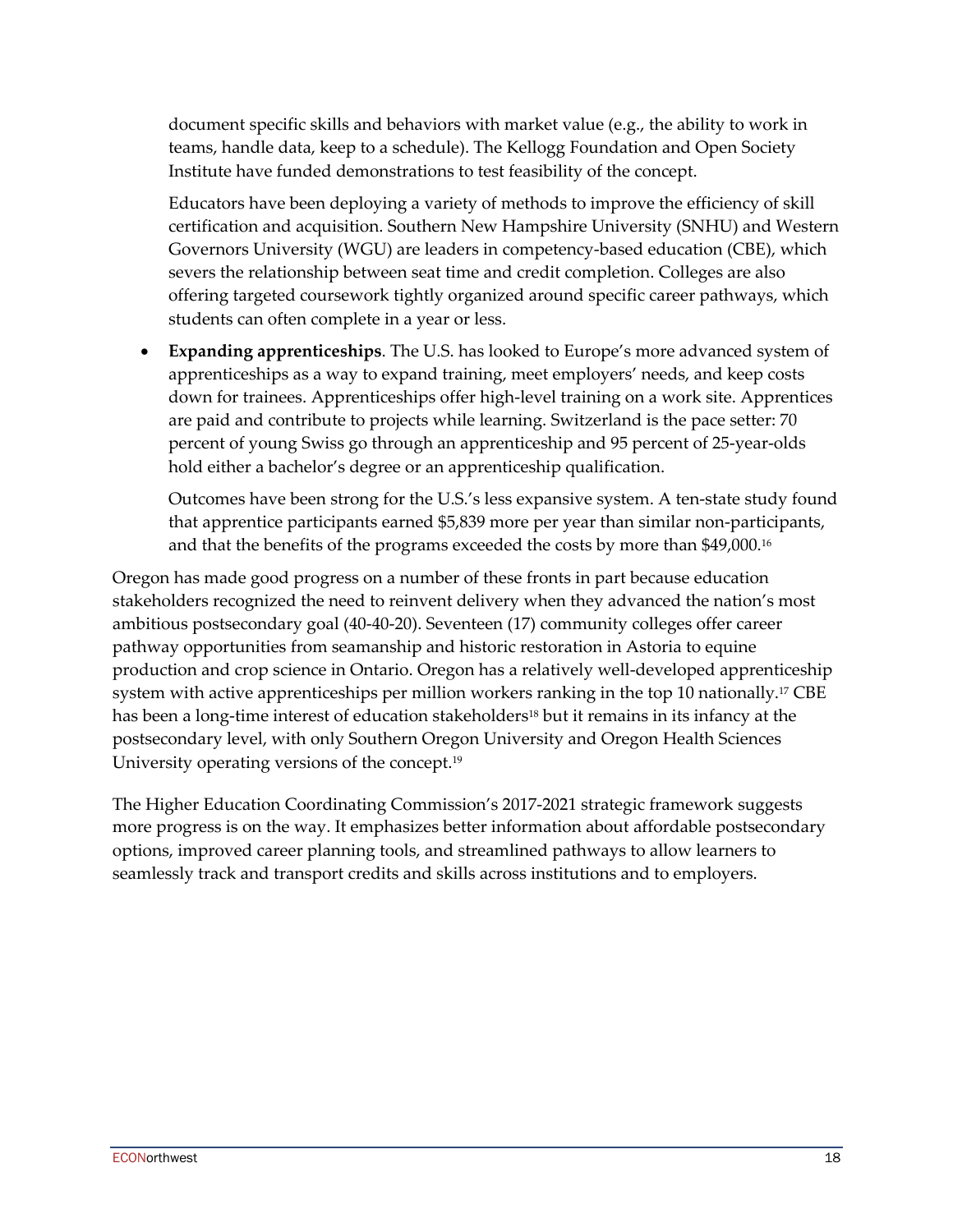# 6. Policy Imperatives

This report updates a broad assessment of Oregon's talent published just 18 months ago. Our high-level takeaways are unchanged. Oregon has outperformed the nation in this cycle, with above-average rates of job and income growth. The economic performance was built on a foundation of a solid labor pool that fueled one of the better economic recoveries in the country since the Great Recession. However, Oregon average incomes are still below U.S. levels. So, if broad economic performance were the measure of talent, one could conclude Oregon's workforce is a competitive strength with additional room for improvement. New estimates of state-level labor productivity, which place Oregon in an upper tier, reinforce this good-butcould-be-better assessment.

When recently asked about talent, Oregon business leaders were not as cheery. Executives from a broad cross-section of Oregon industries characterized skilled labor as a competitive weakness but praised university-business connections and the state's innovation infrastructure, including access to engineers and scientists. The dim view of skilled labor generally may be picking up employer frustration as labor market conditions tighten in this unprecedented  $11<sup>th</sup>$  year of a U.S. expansion. It may lack a broader perspective about the severity of labor challenges elsewhere. The economies of many U.S. states, and counties, are anticipating labor shortages in coming years as their prime-age-working populations decline. That's not the case in Oregon. In a relative sense, demography is working in Oregon's favor.

Eighteen months is quick turnaround for an update—especially in light of the stable economic conditions. Given the stability, this report has less to say about changing conditions on the ground and more to say about fresh perspectives on the pace of technological progress and the redesign of postsecondary education and training. We conclude this report with several observations to inform education and workforce strategy going forward.

First, the state's postsecondary completion goals—among the most aggressive in the country are warranted. While they may seem overly ambitious to some, that is likely because they hold a narrow definition of postsecondary completion, rather than a definition that includes a wide range of credentials and skill certification. The sooner Oregon documents all the ways that workers can acquire focused, market-relevant training, including through competency-based education, the sooner policymakers will be able steer investments in productive directions and prospective trainees will be able to steer themselves to opportunity.

Second, Oregon appears to be ahead in the postsecondary redesign game, but it's still early. Career pathway programs have taken root across the state, and rates of apprenticeship participation are higher than in most places outside of the Midwest. But today's best practices could be outdated two years from now. Getting on, and staying on, the frontier of postsecondary redesign work is an imperative.

Third, demography, technology, and globalization are changing labor markets and creating challenges that educators and workforce developers cannot fix on their own. Supporting skill development through cost-effective, evidence-based programming is necessary but insufficient.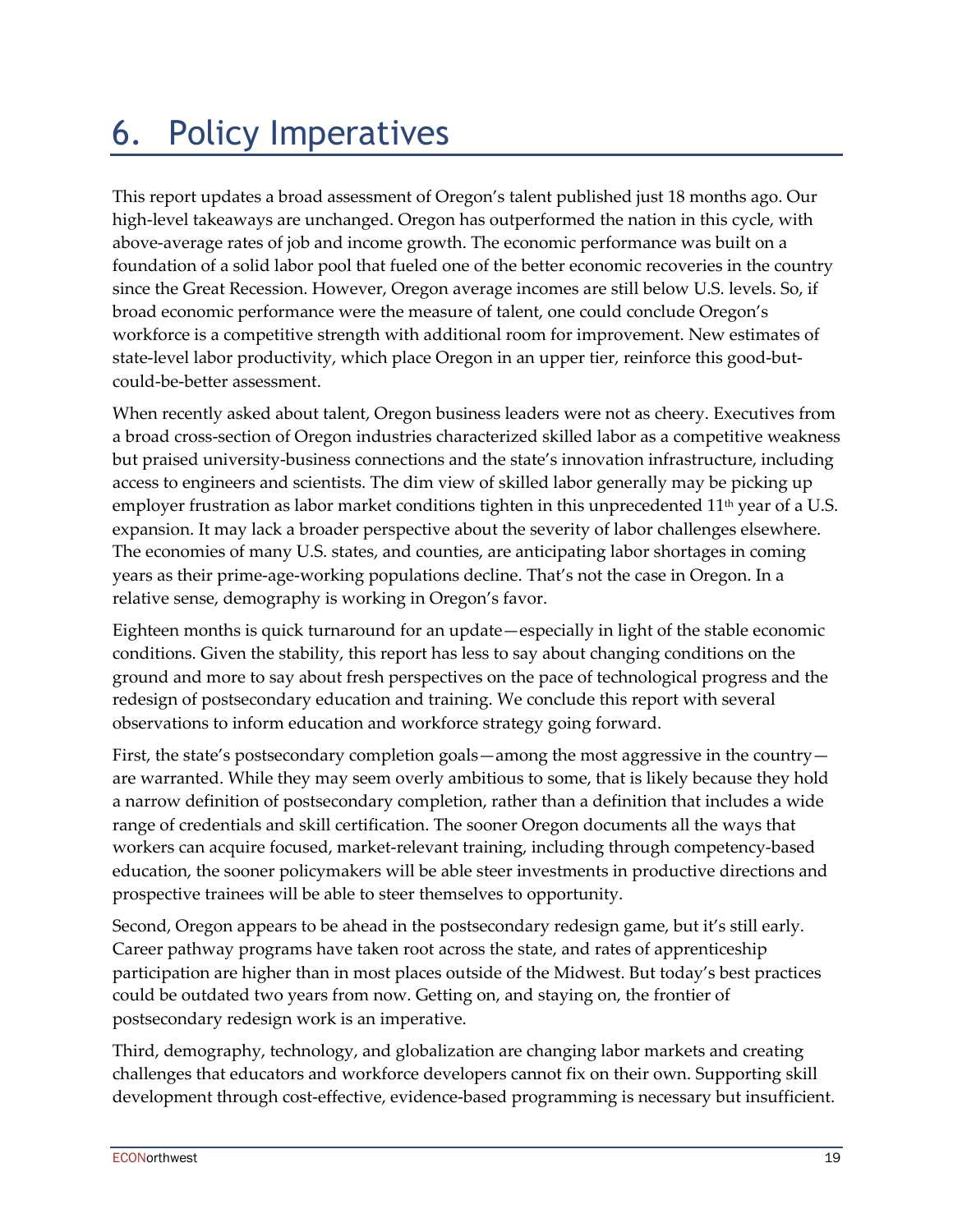The MIT Task Force sees job *quality* as a bigger concern than job *quantity* despite the warnings of technologists. Forecasts from Oregon's employment department point in the same direction: many openings for low-wage, low-skill work despite technology's progress. Policymakers and employers should focus on ways to improve the quality of the jobs and/or make low-wage, lowskill work the first step on a longer and more lucrative career trajectory.

Moreover, recent findings on the geography of work, shaped by technology and globalization, is unsettling. Five decades ago, big cities were the land of opportunity for non-college workers who found wage and career ladders in production and office administrative occupations. That work is in short supply. The paucity of middle-skill, middle-income opportunities, together with high housing costs, has essentially locked many non-college graduates out of major urban areas. That leaves Oregon's smaller cities and towns as their best alternatives, which in turn puts more pressure on economic developers, policymakers, and business leaders, especially in the service sector, to create good jobs across the state.

Finally, technologists and employers have important roles to play in focusing their efforts on designing and investing in technologies that complement labor, boost worker productivity, and improve service and products. Computer-aided design (CAD) software, medical imaging tools, and automated tellers have complemented workers and improved service. The jury's out on computerized telephone agents and self-service kiosks. The more businesses invest in laborenhancing technology, the better will be the outlook for workers, customers, and business profitability.